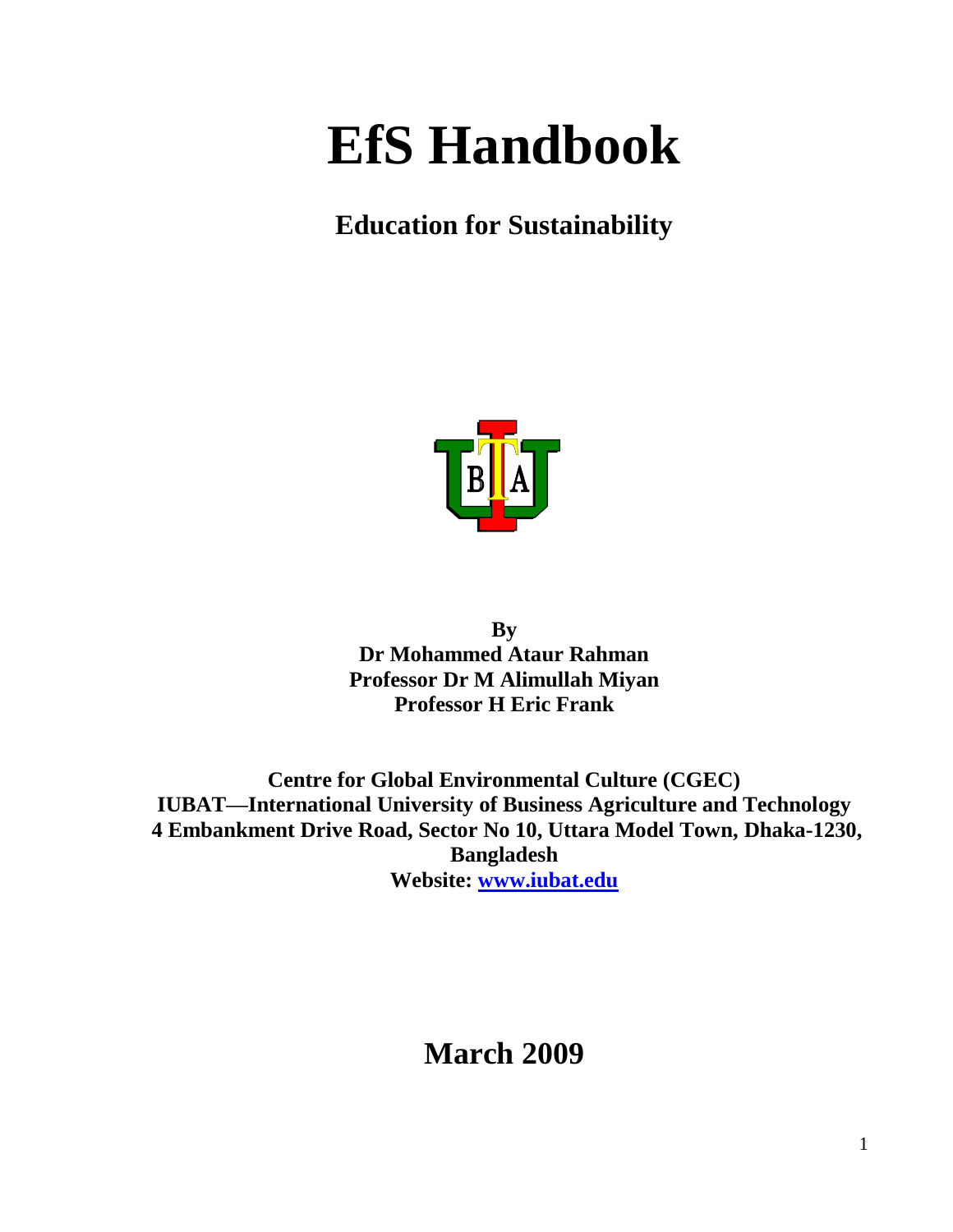# **Present Earth and Need for Sustainability**

**As** the human activities are progressing, competitions for exploitation are accelerating for economic growth but aggravating the imbalances of natural resources which in turn degrading the normal habitat of lives and the planet earth is at a great risk. Under these circumstances, control of such imbalances to conserve the nature faces urgent tasks: the improvement of the quality of the environment, which is necessary for man's very survival and as the source of all his material benefits; as far as possible, to completely reproduce organic and inorganic natural resources; to control natural processes for the steady and sustainable progress of social production and for comprehensive development and to safeguard peace on earth.

# **Population, Natural Resources, Technology, Environmental Pollution, Climate Change and Adaptation**

**Scientific** evidences reveal that earth is warming and climate is changing. The consequences of Climate Changes are:

- 1. Rising of seawater level and gradual inundation of low elevated regions
- 2. Natural disasters like floods, droughts, cyclones, hurricanes, intrusion of saline water into the territory and loss of huge agricultural land and habitats
- 3. Melting of glaciers of the mountains and ices of the polar regions and
- 4. Loss of biodiversity and adverse impact on natural and socio-economic systems.

According to AR4—Fourth Assessment Report-2007 of IPCC—Intergovernmental Panel on Climate Change, global temperature will increase by 1.8 to 4.0 $\degree$ C by 21<sup>st</sup> Century. It may even up to 6.4°C. The sea level rises predicted 18 cm (7 inch) to 89 cm (35 inch). Different regions may face different levels of warming and sea level rise.

Major contributors of the Greenhouse Gas emission are the developed countries and China, India, Brazil and some developing countries are increasingly emitting greenhouse gases. But poor countries like Bangladesh and Maldives are the innocent victims.

Statistics of emission of greenhouse gases for the period 1970 to 2004 is shown below:

| Human activities increased | 70%  |
|----------------------------|------|
| <b>Energy Sectors</b>      | 145% |
| Transportation             | 120% |
| Industry                   | 65%  |
| Land and Forestry uses     | 40%  |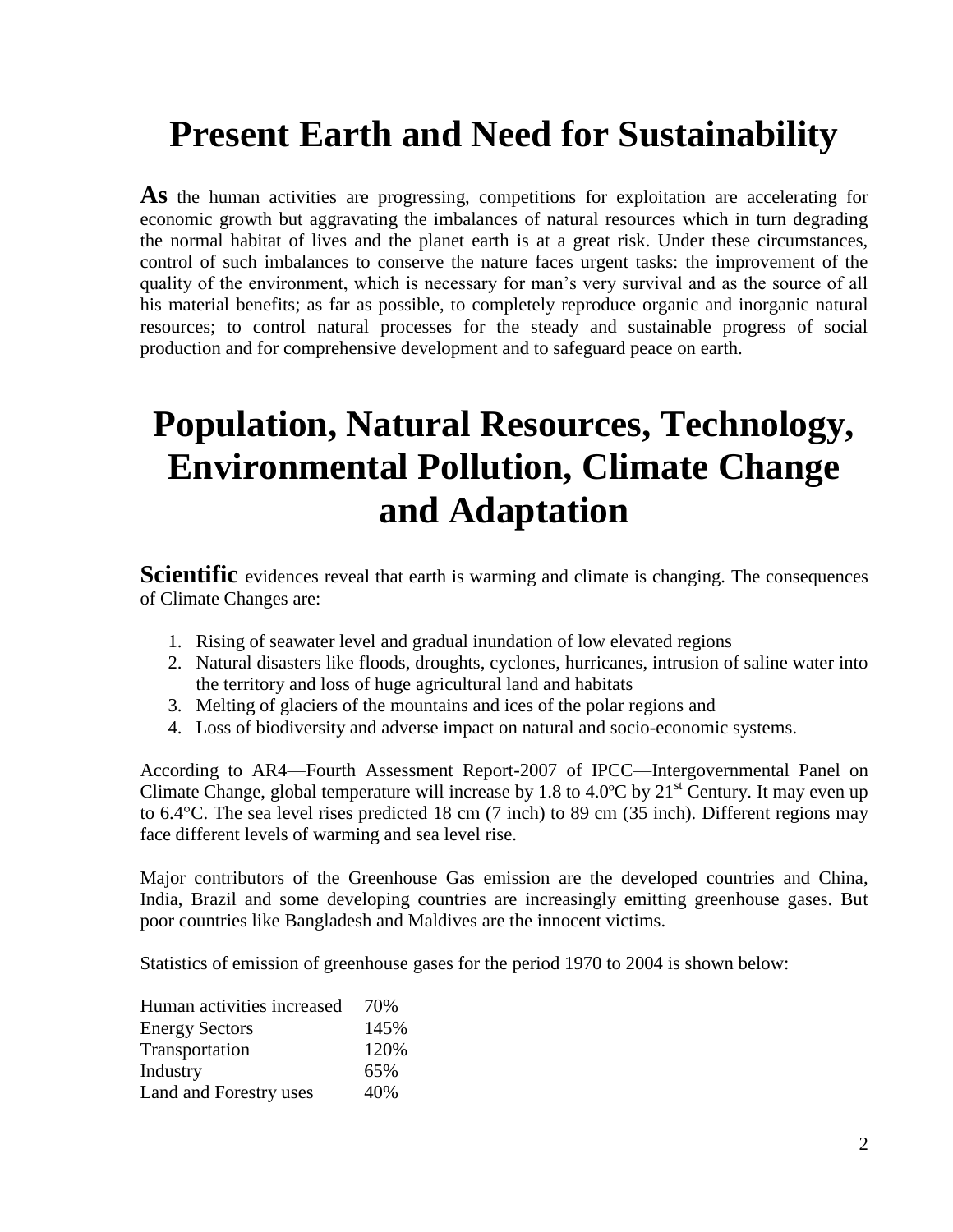According to AR4 of Working Group II of IPCC:

If global warming rises by 1ºC, will face water shortage another 1.2 billion in Asia, 0.2 billion in Africa

If global warming rises by 2ºC, another 1.6 billion in Asia and Africa will face acute water shortage. More over rice production will decline by 12% in China.

If global warming increases further, the problems will intensify more.

Climate Change Adaptation: Bangladesh is the place where people are suffering frequently from natural calamities and are fighting against Climate Change disasters for long time. It is a right place for studying Climate Change effects. The people have already adopted tackling disasters like Sidr, floods, droughts and salinity. The country is facing serious water shortage, power and food crises.

It is predicted that one-third of the country will go under sea if seawater level increases by one meter only. Narayanganj may be the coastline or further inside. As a result, agriculture, habitats and biodiversity of major areas will be affected, therefore mass migration will be needed and cropping pattern will be changed due to intrusion of saline water.

It is essential to prepare ourselves to combat the future disasters from Climate Change and we need to develop human resources who can successfully work outside the country. Our population should be enormous resources to cultivate the world efficiently with new technologies, sustainable activities, awareness, capacity building by adopting clean development mechanism.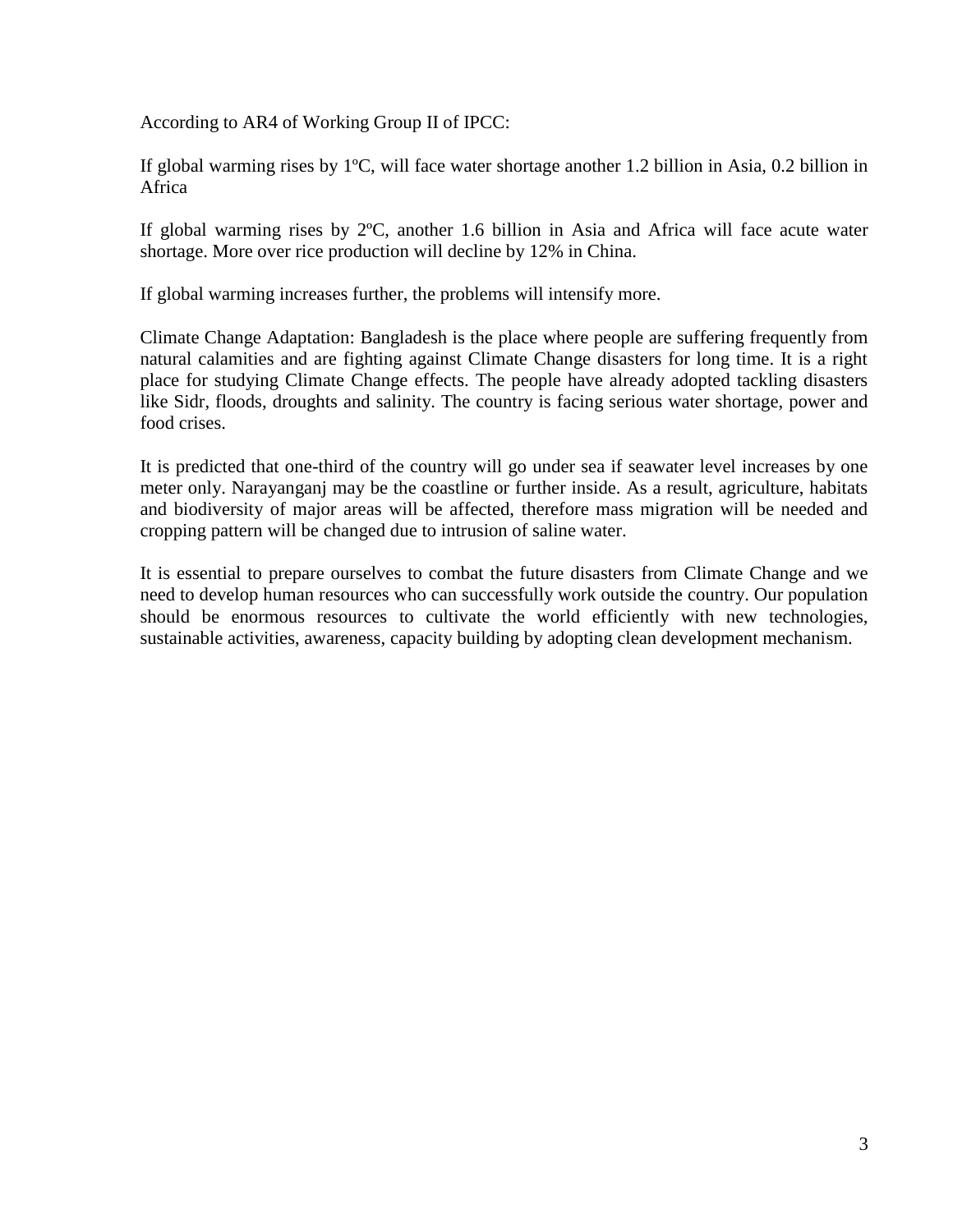*Green Campus of IUBAT Declared by Prof. Eric Frank and Prof. M Alimullah Miyan on August 12, 2008*



# **Principles of Sustainability**

**According** to LP Astanon and KN Blagosklonov the basic principles of Sustainability:

- The use of natural resources should take into account environmental conditions
- The use of some natural resources should not bring harm to others
- Renewable resources should be used in such way as to provide their reproduction
- Nonrenewable resources-mineral and metal ores-should be used sparingly and comprehensively so that deposits will last for many years.

According to Herman Daly

To be Sustainable, a Society

- Cannot use renewable resources faster than they are Regenerated
- Cannot Produce Wastes faster than they are Degraded, Dissipated and rendered Harmless
- Cannot use Nonrenewables over the long Haul at all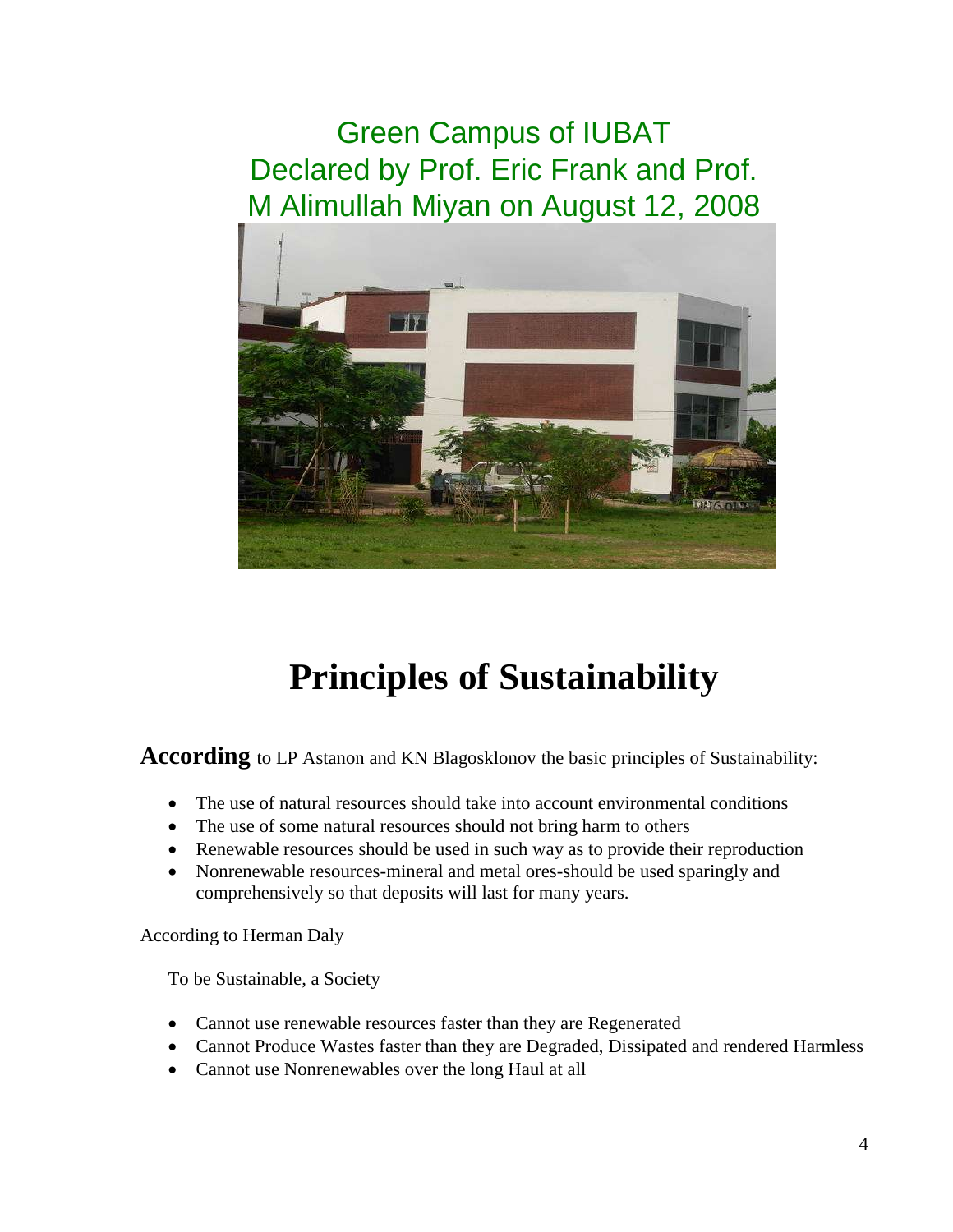However, Dr. Mohammed A Rahman has proposed the following points on Sustainability

- Exploitation and Exploration are human behavior
- Natural Resources have a Limit and all are for the Goodness of Human Beings
- Exploitation must Not Exceed the limit of Regeneration
- Recycling process should not be Halted at any stage
- Change is universal; Undulation is the beauty of the earth that keeps the things on Moving
- Unhealthy competitions for Food and Wealth exploiting Natural Resources through Technology, Pollutes the Environment and makes the Life Unsustainable
- Both Change and Adaptation should run simultaneously and keep the earth's habitat favorable for Sustainable Living

# **Symbol for Sustainability**



**Palmyra Palm** is proposed as the Symbol for Sustainability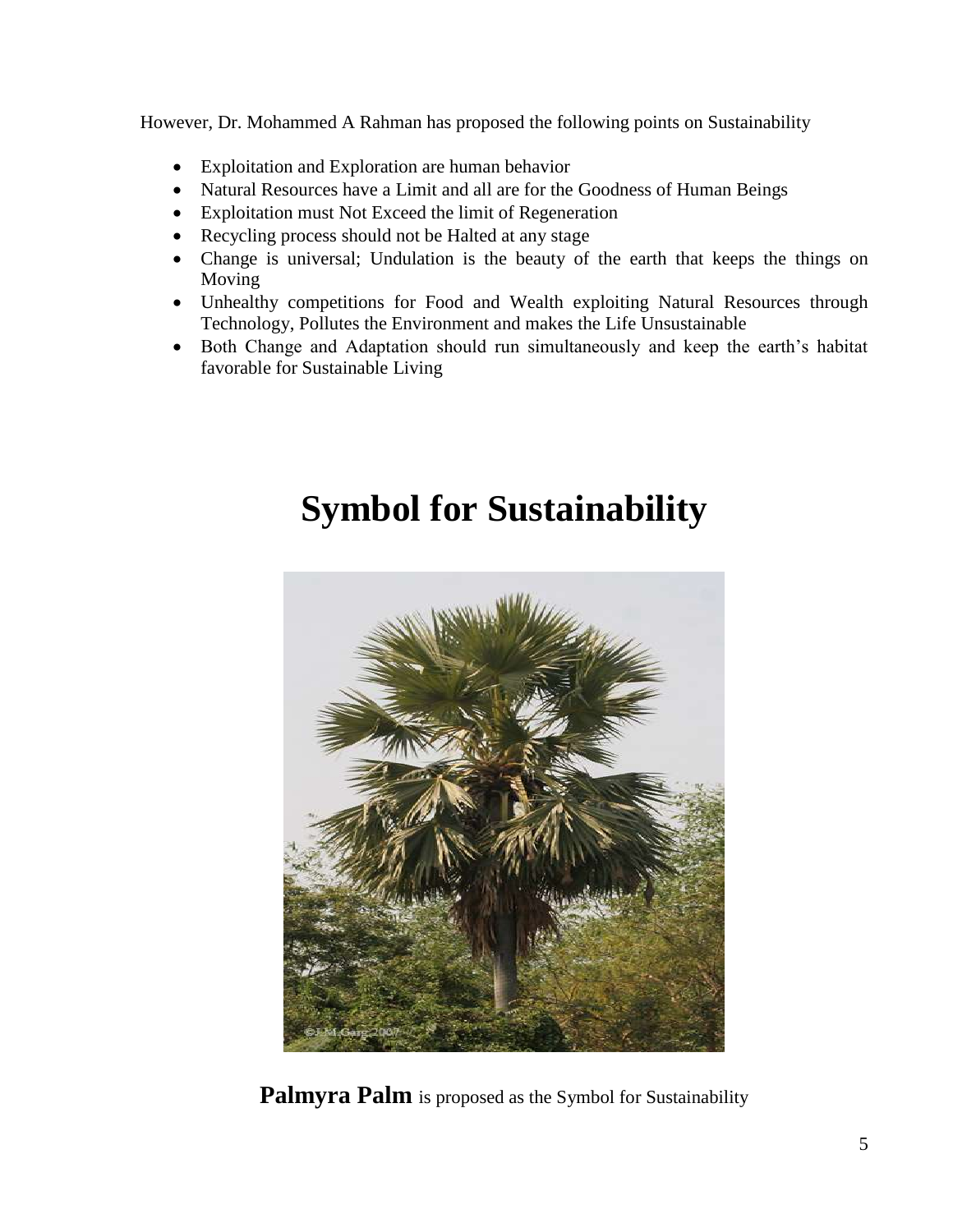Palmyra palm is cosmopolitan, grows in versatile environmental conditions viz. Ethiopian desert to Cox's Bazaar Sea Beach of Bangladesh and high rainfall areas of Indochina; from Uzbekistan to South Africa. It adapts high plateau, hills and flats and low-lying lands, High humidity to droughty conditions. It can withstand wind speed of 300 miles/hour and it is the best windbreak against the storms. It gives fruits, toddy, fibers, claddings and timber; controls soil erosion, allows undergrowths and a good shelter for weaving birds. Palmyra palm has many medicinal values especially to rejuvenate the olds.

# **Importance of Education for Sustainability**

**It** is obviously important to educate the people of the earth to minimize the ecological contradictions involved all the countries of the world without exception. Thus Education for Sustainability (EfS) to aware the people: individuals, communities, industrialists, politicians, administrators, elites, explorers, scientists and researchers etc., enabling to recognize the harmful elements and their sources and to refrain from or to control such pollution and misbalancing activities or forces. This education is for motivation people towards loving the beauty of nature for coexistence.



Professor Dr. M. Alimullah Miyan delivering the opening speech (middle) Professor Dr. Eric Frank, the Guest of Honor (left) and Mr. Nicholas Genis Keynote Paper presenter (right)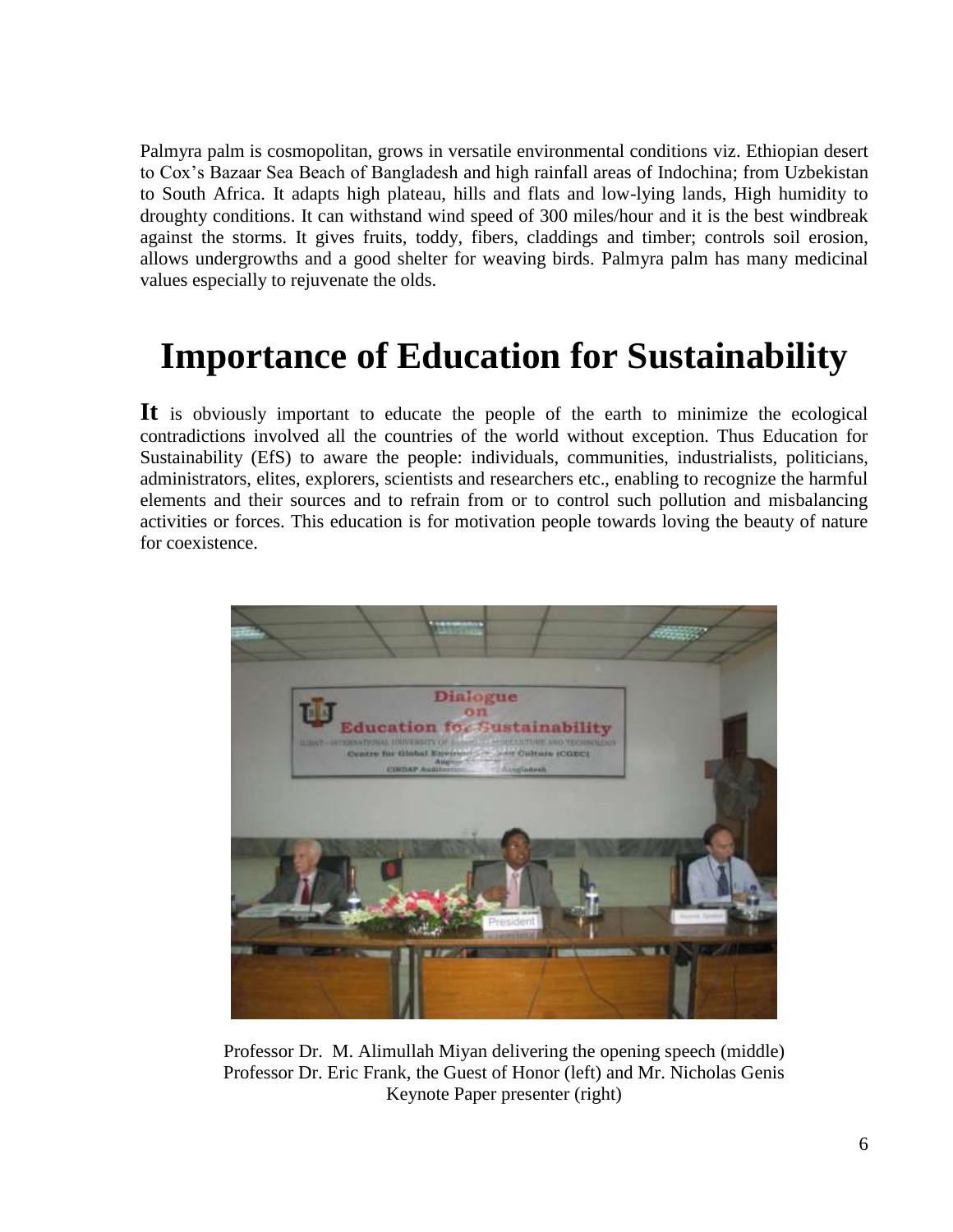# **Program on Education for Sustainability (EfS)**

**EfS** is the best program to deal with the environmental problems. It is most fundamental in our efforts to combat and control pollution, overpopulation and misuse/abuse of natural resources. Education for Sustainability includes following objectives:

- Creation of awareness of the problems
- Providing knowledge to deal with the problems
- Developing new attitudes towards environmental protection and sustainability
- Practical implementation of the activities
- Increasing participation and involvement of the community
- Responsibility for helping to solve environmental problems

#### **Seminar on the Role of Education for Sustainability in Pollution Control**

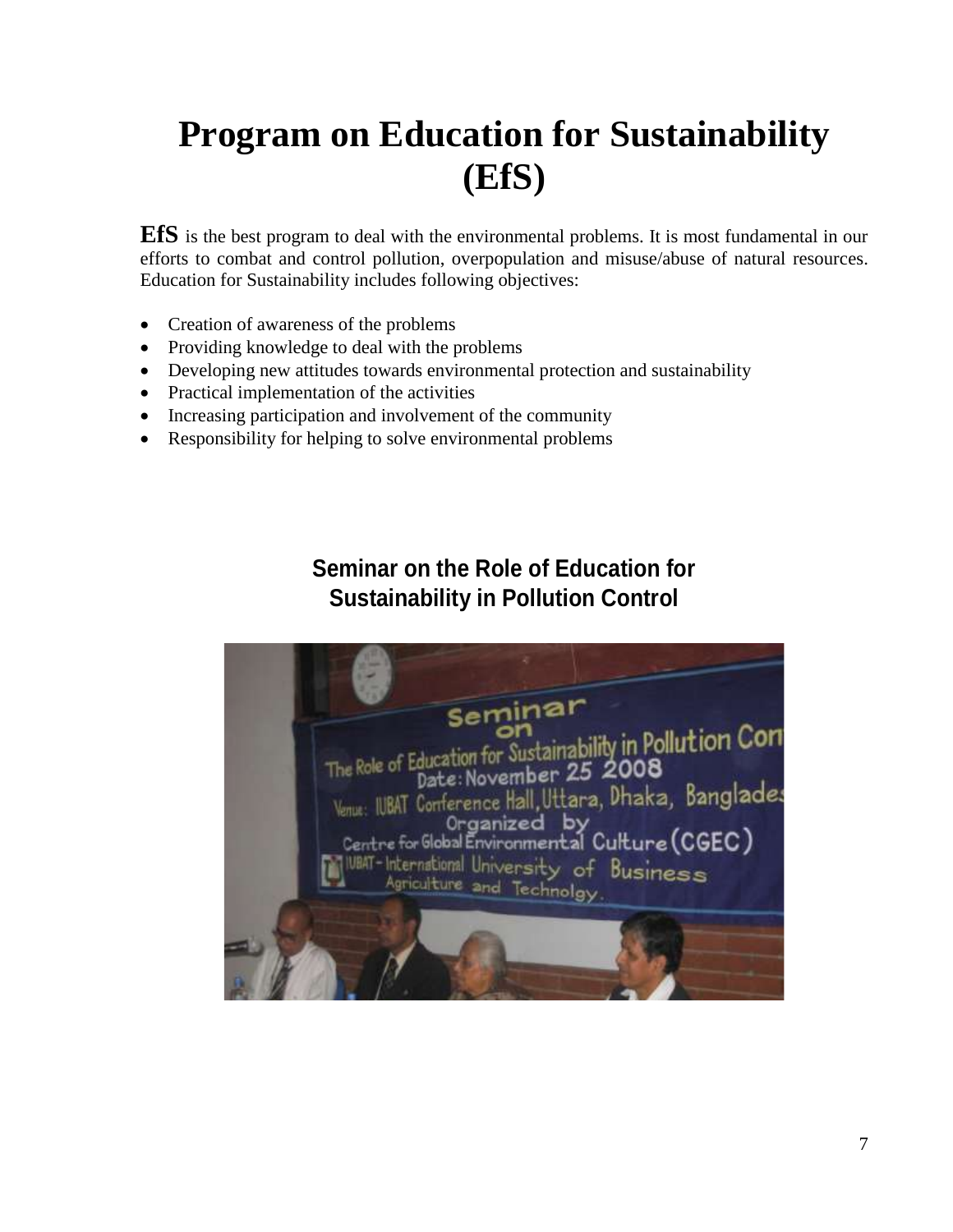### **Centre for Global Environmental Culture (CGEC) of IUBAT—International University of Business Agriculture and Technology and Program on Education for Sustainability**

**Centre** for Global Environmental Culture (CGEC) is modeled upon Regional Centers of Expertise (RCE) - networks of existing formal and non-formal educational organizations mobilized to deliver Education for Sustainability (EfS) to a regional community in consideration of specific local needs and concerns. The core elements of RCE- governance, management, research and development and transformative education, promote the goals of EfS itself. The integration of sustainable development concepts into educational curricula that is appropriate for local needs, improve access to quality education, support advocacy and awareness of sustainability and provide training, methodology and learning materials for trainers among the policy makers, program implementers, youth and public for proactive initiatives.

CGEC has been working to develop or restructure education in environment and sustainability issues tailored to local communities' requirements through the provision and delivery of training for trainers and a promotion of a greater awareness of the issue in general.

The mission of the Centre is to improve human capacity of private voluntary agencies, local and national government and international organizations through comprehensive professional development programs in sustainability and environmental management.

The objectives of the Centre, in particular, are:

- To apply knowledge of management science for effective management of environmental aspects
- To develop and integrate indigenous knowledge on environmental management and sustainability through research and consultation
- To conduct training and orientation programs for executives and policy makers
- To develop skills in environment
- To develop academic specialization on environment
- To disseminate information on environmental issues through information sharing and publication
- To develop appropriate linkages with national, regional and international environmental programs as well as bodies.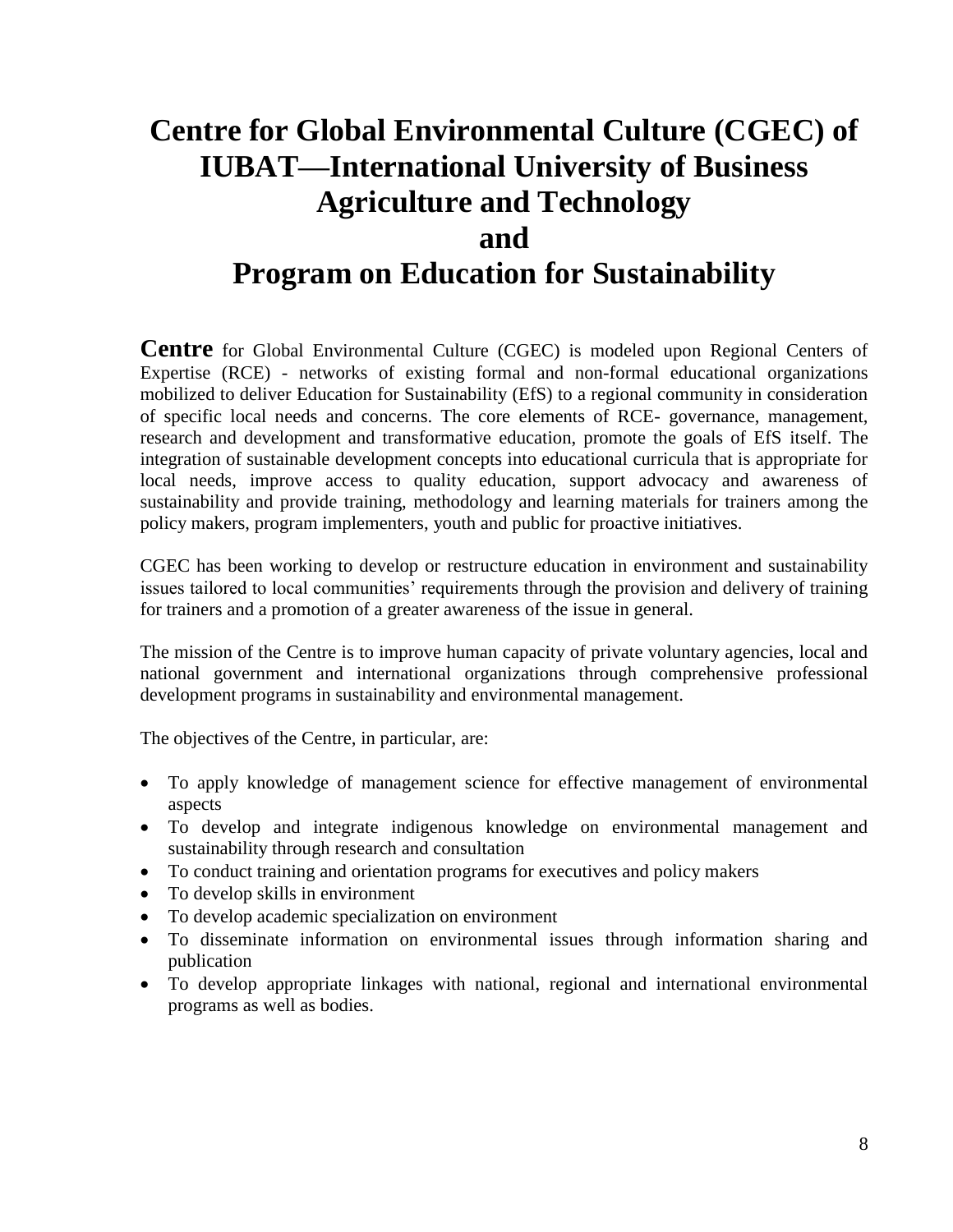

Distinguished participants from Bangladesh and abroad discussing in the Dialogue on Education for Sustainability at CIRDAP Auditorium at Dhaka on August 12, 2008

### **Campaign against River Pollution**



November 18, 2008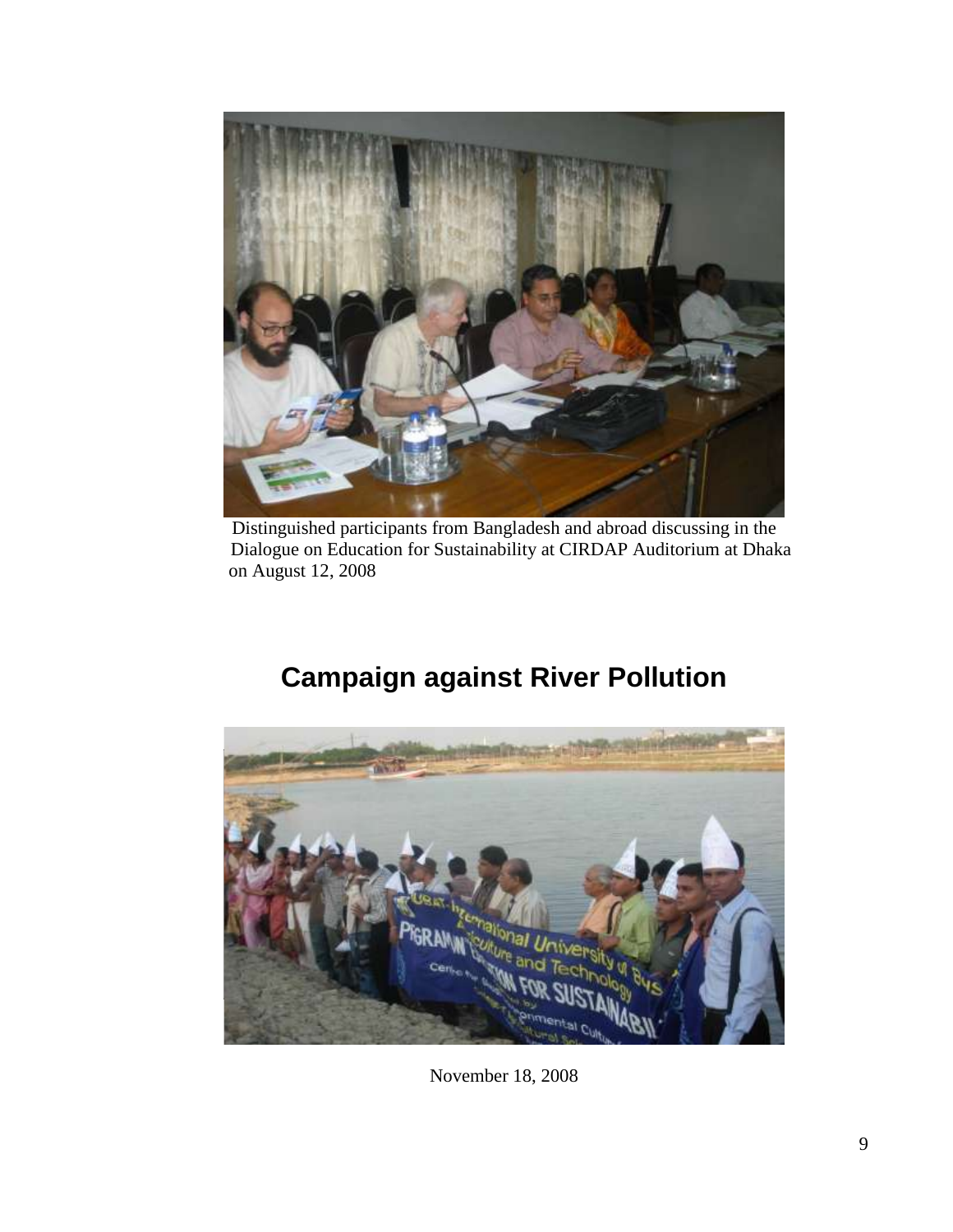

Sustainable Upland Field Agriculture Station, Naikhyongchari



Dr Mohammed A Rahman, Director, Education for Sustainability of IUBAT Participated a Workshop organized by UNESCO at Dhaka on January 11, 2009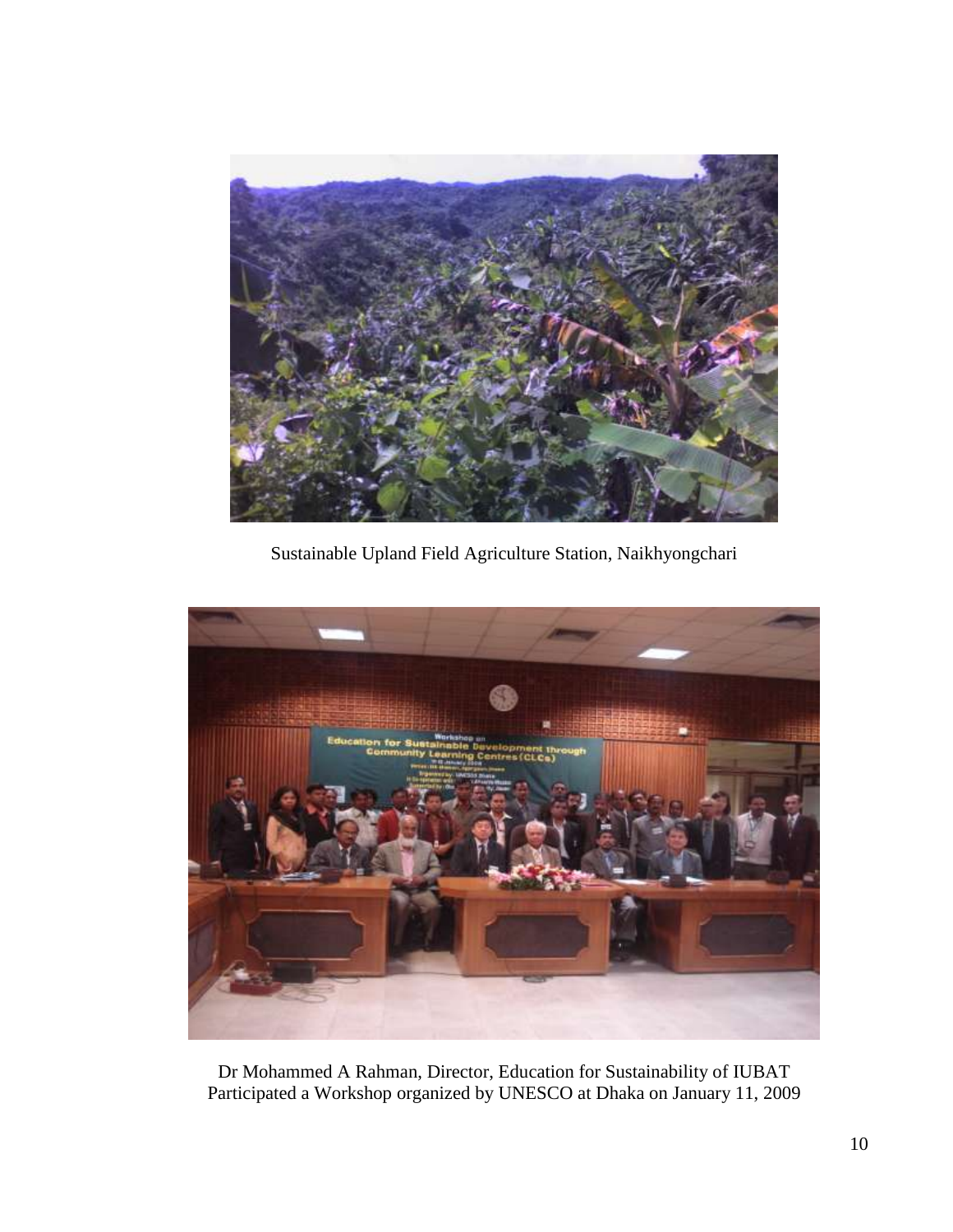# **Awareness and Sustainability Practices**

### **Energy Crisis: Electricity**

#### **Present Scenario of Electricity**

Only 43% people of Bangladesh have the access to electricity and with frequent load shedding and disrupting the whole economy of the country. But we can not think even a day without electricity.

| 5,500 MW                                             |
|------------------------------------------------------|
| Present electricity generation capacity:<br>4,120 MW |
| 1,280 MW                                             |
| 8.1 %/year                                           |
| 10,450 MW                                            |
| <b>Production</b> $(\% )$                            |
| 5.7                                                  |
| 84                                                   |
| 7.3                                                  |
| Very insignificant                                   |
| 60, 000 Units of 1.3-3.2 KW capacity                 |
| $\theta$                                             |
| 0                                                    |
| 0                                                    |
| 0                                                    |
|                                                      |

From the above, it is obvious that thermal power generated from the gas and coal is the main source of electricity. The reserves of these fossil fuels are very limited and diminishing quickly. Moreover, burning of fossil fuel is also causing global warming and the climate is changing. For the above reasons, the country is now in a very critical situation. We need to think about our resources and technological advancement in future and use of alternative energy must be encouraged.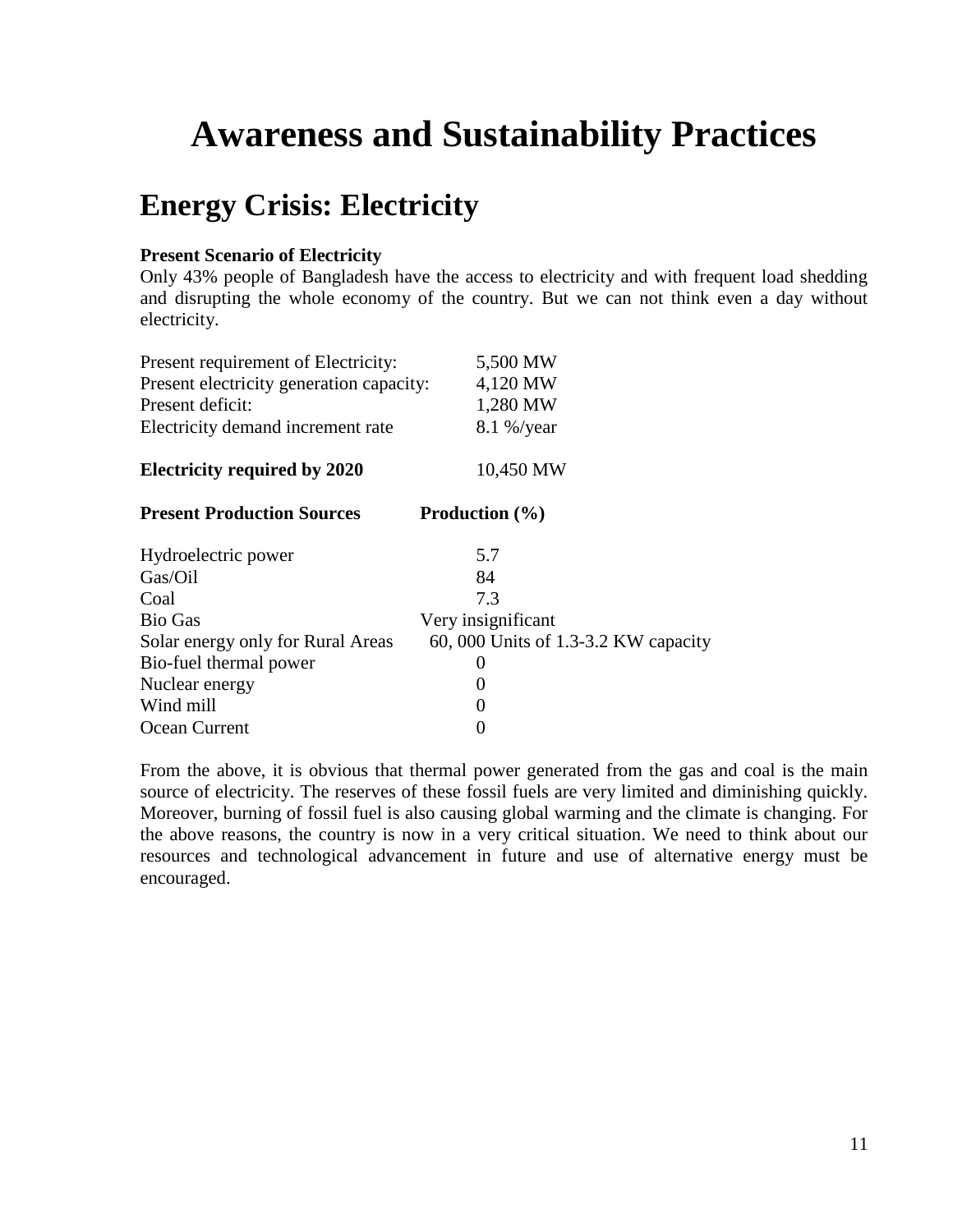- 1. We must adopt all practices for energy savings
- 2. All electric lights should be replaces with energy saving ones
- 3. All computer appliances should be turned off immediately after uses and to ensure that no electricity is misused or lost
- 4. Use natural light and complete most of the works in the day time
- 5. Please switch off lights at the day time when sufficient natural light is available
- 6. Everybody should take care to ensure that all the switches of fans, lights and other electric equipments are turned off when the classes are over and when they are not required.
- 7. Avoid air conditioner
- 8. All electric short circuits or breakdowns should immediately be rectified /repaired.
- 9. All illegal connections and stealing of electricity must be identified and disconnected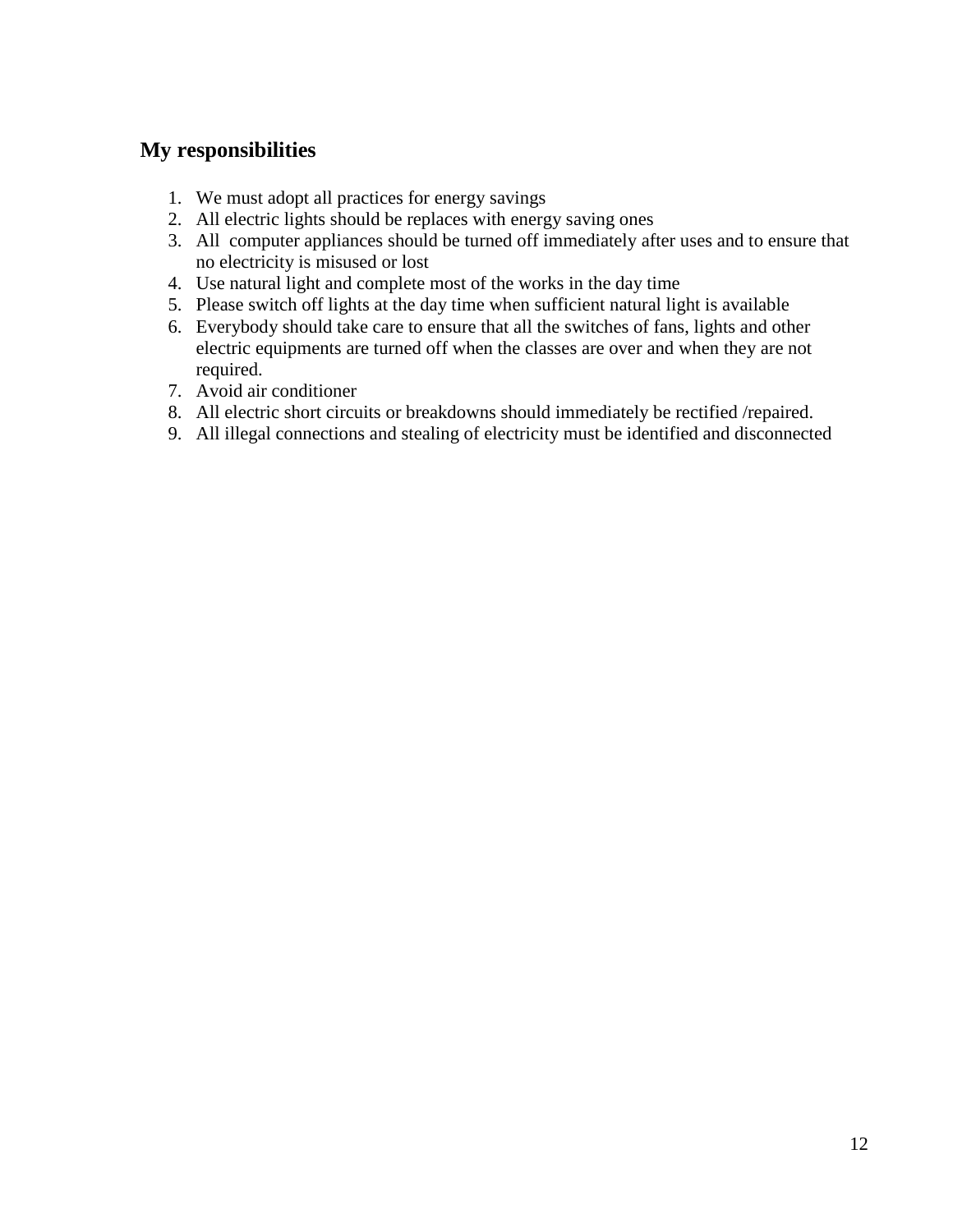### **Energy Resource: Natural Gas**

**Natural** Gas is the most important energy source of Bangladesh.

- Total Reserve of Natural Gas is 33.5 TCF (estimated)
- Yearly Consumption is 1800 MCF
- Yearly Requirement 2014 MCF
- Yearly Shortfall 214 MCF
- About 84% of the total electricity is generated from Natural Gas
- Other uses are:
	- 1. Manufacturing Urea Fertilizers
	- 2. Domestic Cooking
	- 3. Industrial Boilers/Furnaces
	- 4. Manufacturing Adhesives
	- 5. Liquefied Petroleum Gas

Although exploration is in progress still our present production is behind to meet the increasing demand. Many industries and domestic users are suffering due to shortages of gas supply and new connections have been stopped in some areas. It is estimated that, the reserve will be exhausted within 15 to 20 years.

Therefore, we are in a deep energy crisis. We need to be very cautious about wastage of natural gas and too aware against its abuse.

- We should not misuse electricity and must reduce electricity consumption by stopping unnecessary uses thus saving the Natural Gas
- During domestic uses, burners must not be kept ignited on when cooking is over
- The cook or domestic helps should be trained about regulation of the gas switch for optimal heat flame
- To reduce the risk of fire, the igniters/matches must fire first and then switch on the gas stove
- It is suggested to use auto-stove for economic use of gas
- We should stop immediately any leakage of gas and repair the breakdowns informing the appropriate authority
- All illegal connections and stealing of gas must be identified and disconnected
- We should practice ourselves and share the above information with our friends and families and neighbors.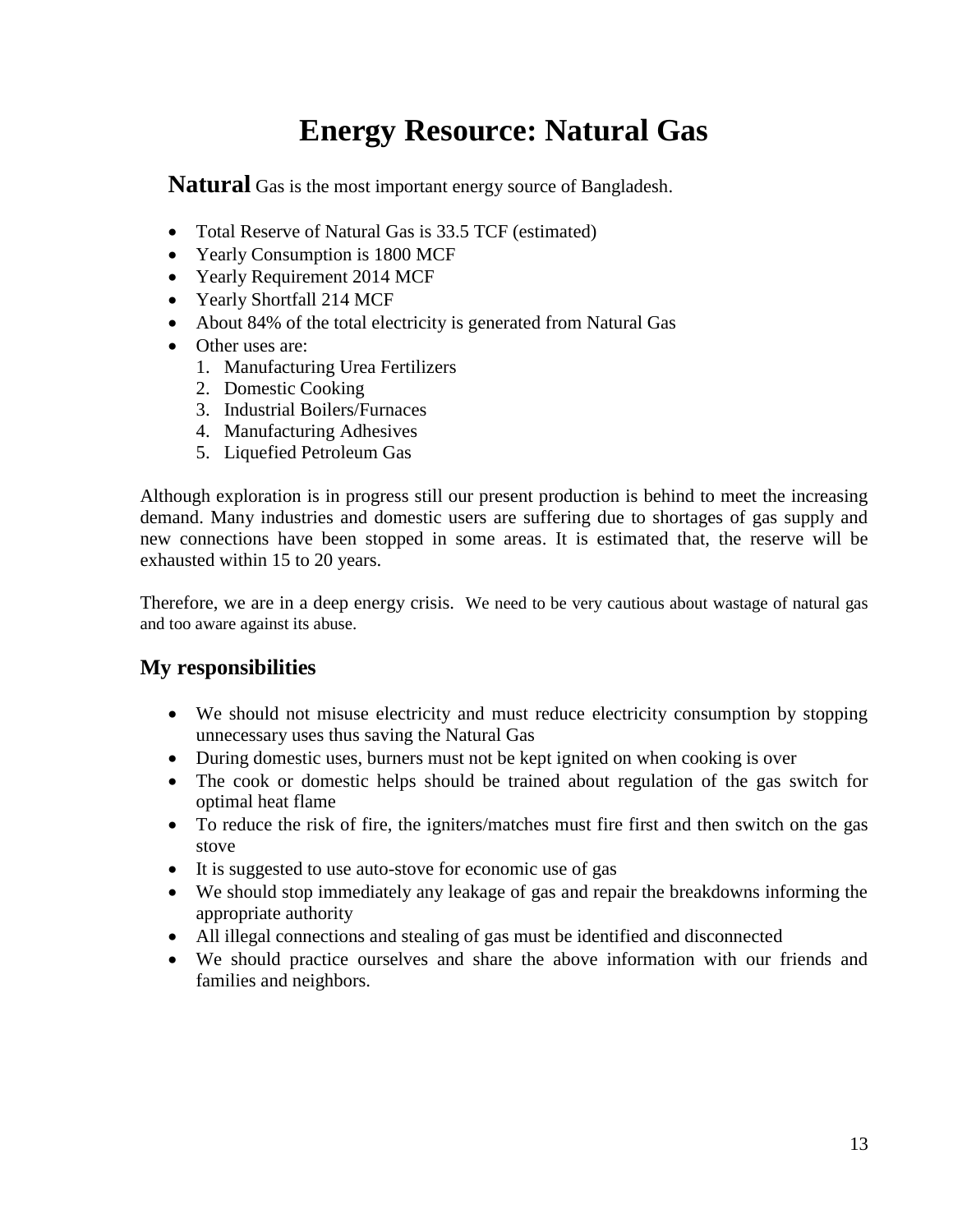### **Water Crisis**

**Water** is life, without water life can not exist. Although three-forth of the earth surface is covered with water but its 96% is Ocean water. Only 4% is fresh water including Glaciers and Underground waters but a little of which again is usable and drinkable. This precious water is becoming unavailable due to pollution by manmade activities. A great crisis of available water is increasing and water is becoming more precious. A serious water crisis is prevailing in Bangladesh. Millions of people are suffering from serious diseases due want of safe water although the country receives more than 2000 ml rainfall a year. In dry seasons the surface water sources e.g. ponds, lakes and river dry up or get polluted. Withdrawal of underground water for agriculture and domestic uses pulling down the subsoil water table every year. Moreover deadly arsenic contaminated water has created severe heath hazards all over Bangladesh.



Picture: No more water in the surface-well, with a depth of 10 meter, at Nikhongchari as the water layer has dried up. But once it was the only drinking water source of the dry season.

Therefore, we need to be very cautious about wastage of water and too aware against its pollution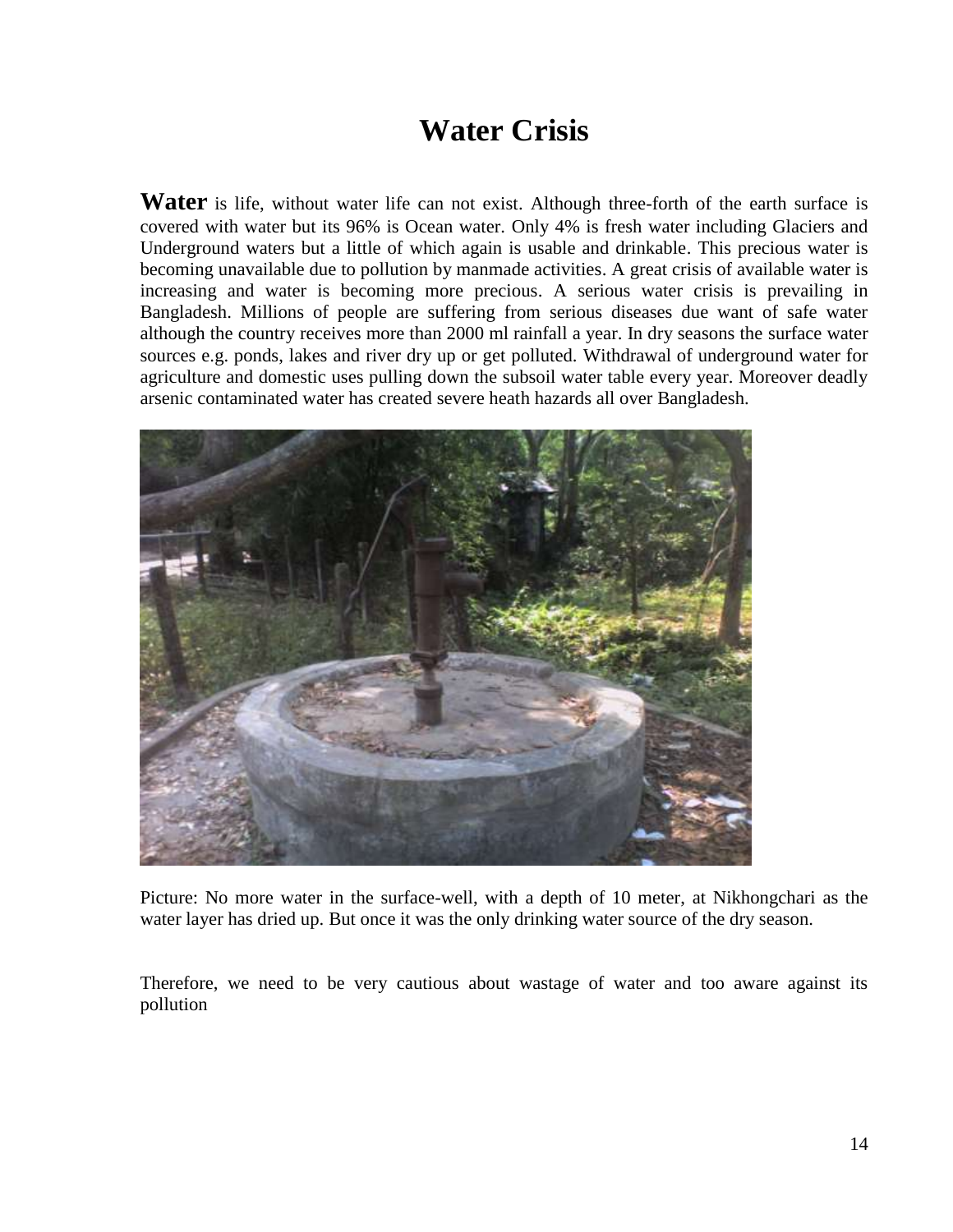- 1. Please do not misuse water because every drop of water is precious
- 2. Do not keep on running the taps continuously during washing, bathing and cleaning
- 3. Do not use excess soap and detergent during the bath and washing the clothes. It will help to reduce water pollution and will also save your money
- 4. Please think about re-use of your household water. In most cases one time used-water can be re-used for your kitchen garden and also for cleaning the commodes. To re-use, please collect used-water is a separate container/drum
- 5. Stop immediately any leakage of water and repair the breakdowns
- 6. Rural people have the traditional practices for reusing water for homestead plants. They used to wash crockery and utensils in the pond for feeding the fishes
- 7. Please do not throw garbage, faeces and urines etc., to the water ways/bodies
- 8. Do not allow any industrial wastes to the waterlines and other water sources
- 9. Do you know how much water one person is using per day in the cities? It is 150 to 200 liters and it costs BTD 1500 to 2000 a day for a man or woman
- 10. Other examples include the nearly 35 gallons of water behind every cup of coffee, the 700 gallons behind the typical dyed T-shirt, and the 630 gallons to produce a single hamburger
- 11. Reduce the withdrawal of underground water but use surface water and rainwater
- 12. For production of one kilogram rice (paddy) it requires at least 2,000 liters of fresh water. Can you imagine the cost of rice which is produced by utilizing subsoil water?
- 13. Remember that, the subsoil water table is alarmingly decreasing due withdrawal of subsoil water. Ponds, surface wells, Bheels, Haors and rivers etc. are drying out. It's a great alarm for desertification of this region
- 14. In most of the cases underground water contains arsenic. Using this arsenic contaminated water thousands of people are suffering from serious dermal diseases
- 15. Due to withdrawal of underground water earth stratums are becoming loose and fear of earthquake and land sliding is increasing alarmingly
- 16. Discourage use of excess chemical fertilizers and pesticides indiscriminately. They are poisoning the surface water and are killing millions of lives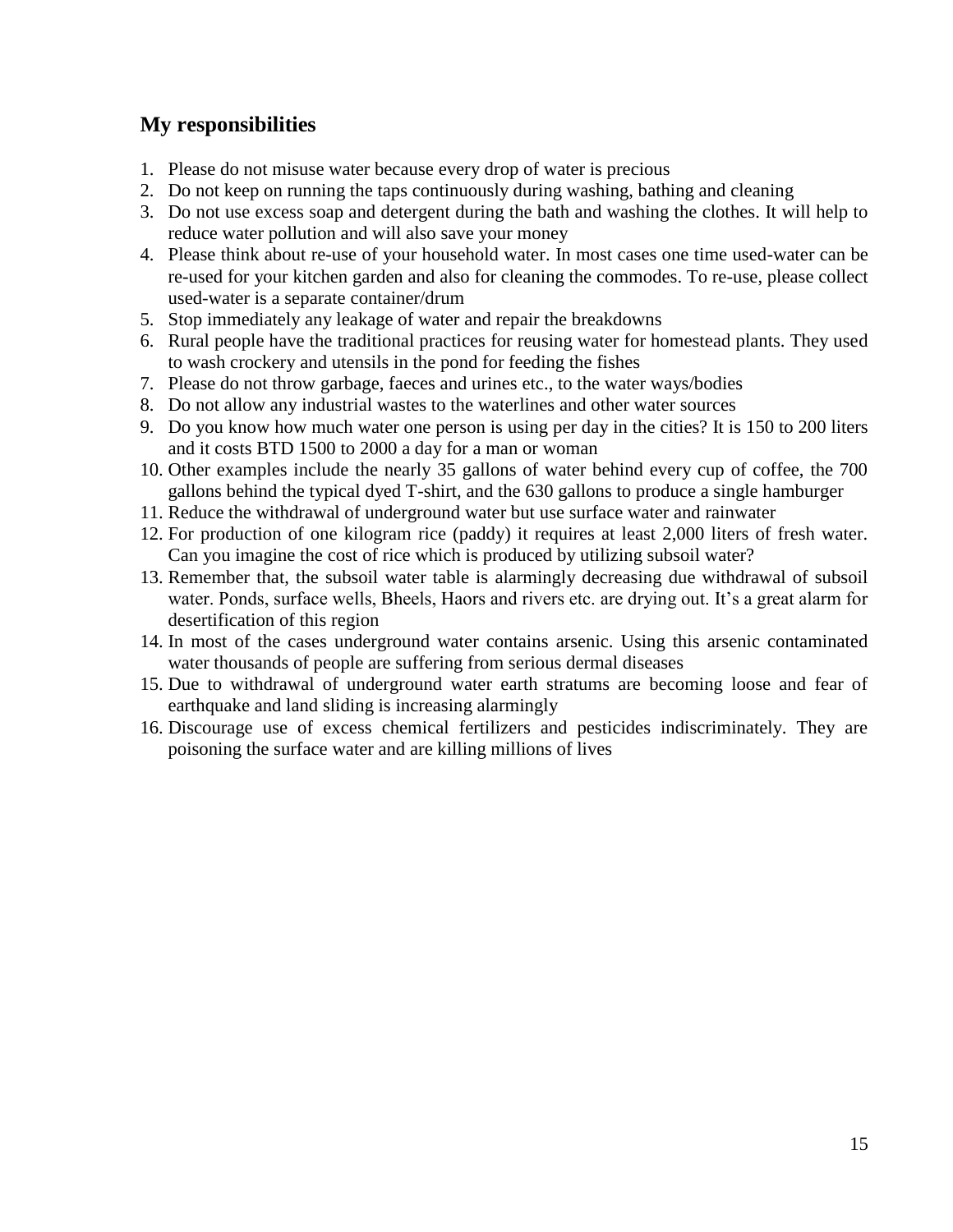### **Management of City Refuses**

**About** 5000 tons of domestic refuses are dumped everyday in Dhaka and its suburbs. At least 500 tons of organic fertilizers can be produced everyday from that garbage which may worth BDT 2,500,000 to 10,000,000. These organic fertilizers contain all the available nutrients even those are not possible to manufacture by chemicals.



Picture: Dumping of city wastes into the drain has caused serious problems

The garbage is of following kinds:

- 1. Green garbage
	- Vegetables and food refuses
	- Poultry and cattle farm refuses
	- Slaughter house refuges
- 2. Plastic, polythene, synthetic fibers, foams, rubber etc.
- 3. Metals
- 4. Glasses and ceramics
- 5. Wood chips/dust, leaf litters and paper products etc.
- 6. Feathers, fur and shells etc.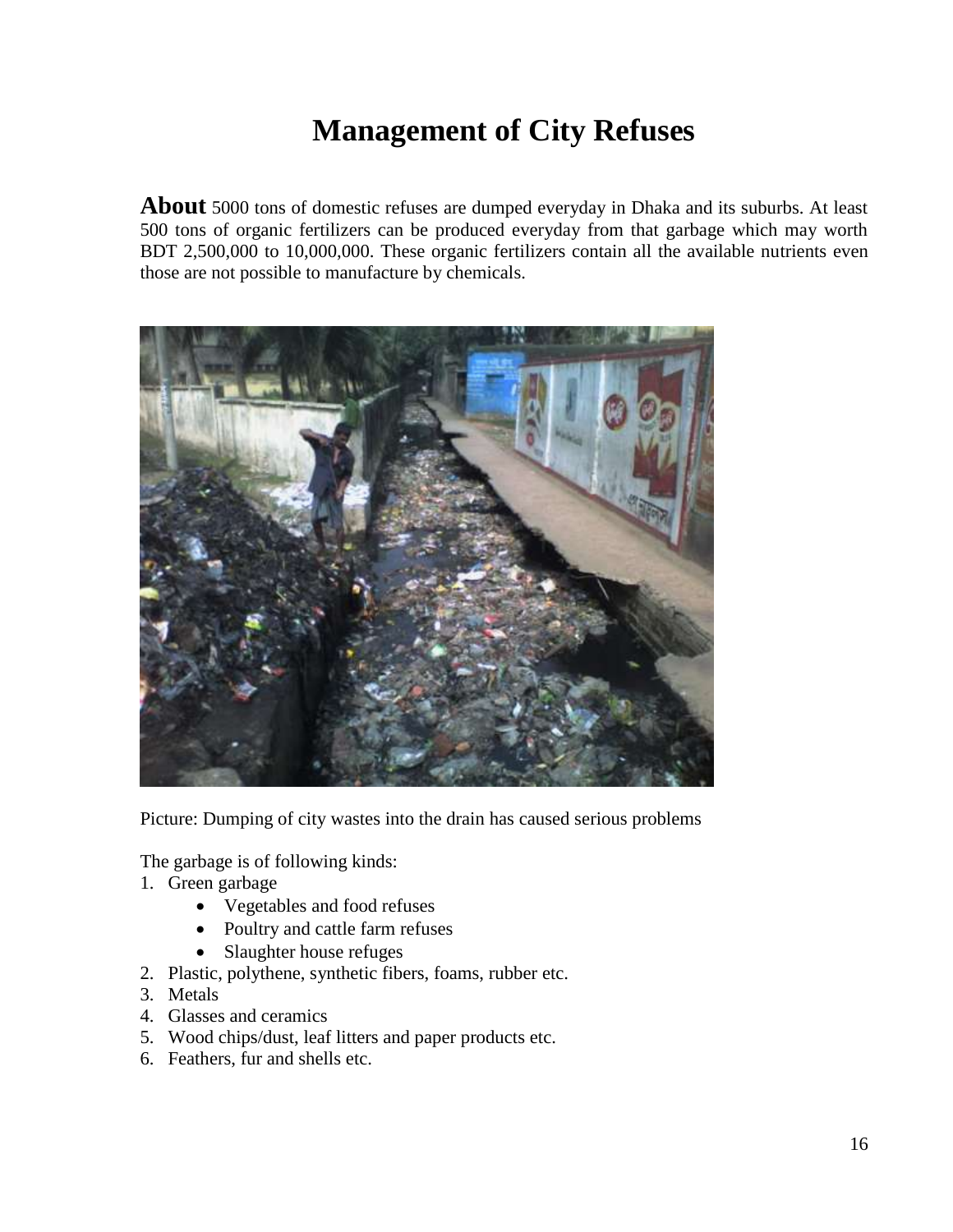Usually the garbage is haphazardly dropped here and there, in the drains, open places or in garbage pits if available nearby. As the garbage collection facilities are very poor it often delayed to move them to the dumping places. As a result the fast degradable ones stars degradation which cause bad odor and pollutes the environment. However, in most of the cases, the garbage is being dumped in low-lying areas and used for land filling.

Green garbage is the biomass; of course it is the accumulated valuable soil nutrients which are coming from the crop producing areas. Thee precious nutrients should go back to their origin.

We do not need organic city dumping the soil nutrients from the hinterlands or from its exploitation zones. We must recycle them and ensure their reuse:

- Do not mix non-degradable synthetics like polythene, plastic, metals, furs and feathers etc. with the green garbage viz. vegetables and food refuses etc.
- Dispose the green garbage separately in garbage pit or collector for microbial decomposition to make compost or organic fertilizer
- During shopping avoid polythene and plastics.
- Discourage buying plastic and polythene wrapped or packed foods and other commodities
- Use jute or cotton bags, paper, bamboo baskets and natural fiber or woven shopping bags or containers
- Do not allow decomposition of paper and paper products but recycle them and reuse
- Store plastics, polythene, rubber, glasses, metals, feathers and furs separately for selling and recycling. Everything has some value and you can earn something
- Do not use detergents, pesticides and aerosols indiscriminately. Remember, microbes and other living creatures around us helping directly or indirectly. The things which we can not digest but microbes can do. The degrades and decomposers are the part of nutrient cycles and are also the pat and parcels of living soils
- Aerosols are also harmful to delicate tissues, nerve cells of human being and other higher animals
- Use camphor, lantana and Menda (*Litsea monopetala*) bark smoke instead of aerosols
- Allow Quick Degradable refuses to decompose fast and return them to their place of origin, Slow Degradables to recycle for reuse and Non-Degradables must not be added anymore but recycle without changing their constituents
- Allow Renewables to regenerate faster than their consumptions/uses
- Do not use Non-renewable other than Recycling: we can alter the Physic but not the Constituents
- Remember, nothing is Unlimited but Change is universal, if we cross the Limit, a definite Crisis will be there.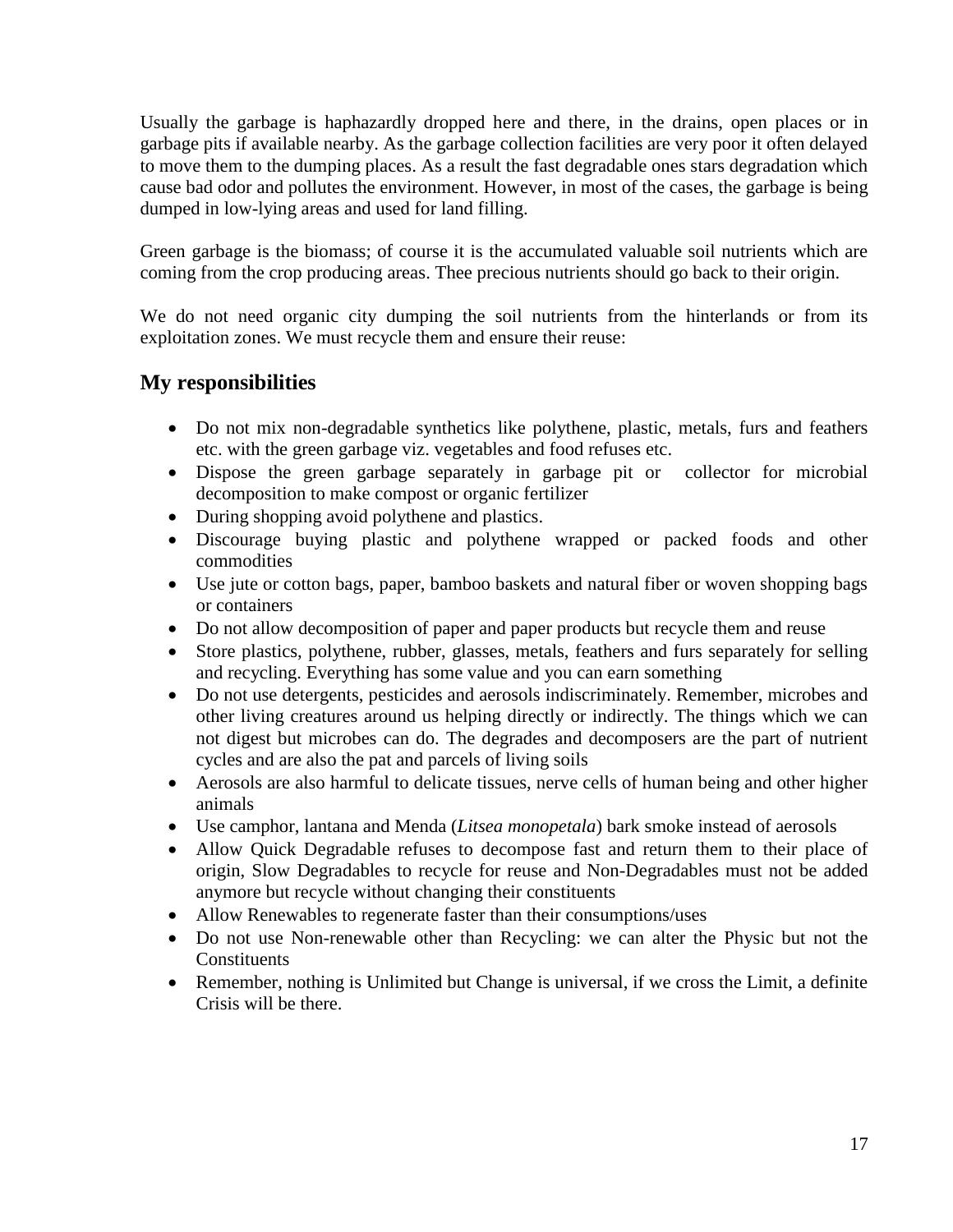### **Polythene Saga**

Polythene was considered more valuable invention than that the art 'Mona Lisa', in 1930s. It is the synthetic bi-product of crude oil. As a durable clean and handy product, its use spread all over the world like today's Mobile Phone. Polythene has replaced many natural fiber products of jute, cotton, bamboo, palms and grasses. Bangladeshi jute has lost its markets and it is no more considered as Golden fiber due to use of cheap polythene products.



Picture: Dumping of polythene along with other garbage in the city

But polythene is non-degradable; continuous addition has created the worst waste management problem. It has polluted the soil, water and has blocked the drainage systems, canal and rivers and creating water logging and temporary floods in the cities. To save our environment, we must reduce and restrict the use of polythene.

- Do not use polythene shopping bags and must not ask for
- Do not wrap food products with polythene, it increases the food poisoning effects
- Do not burn polythene, it pollute air with poisonous gas
- Do not throw or dispose polythene here and there, it increases the pests and mosquitoes
- Use natural fiber products like jute, cotton and bamboo instead of polythene
- In any case, polythene should be cleaned and recycled after the use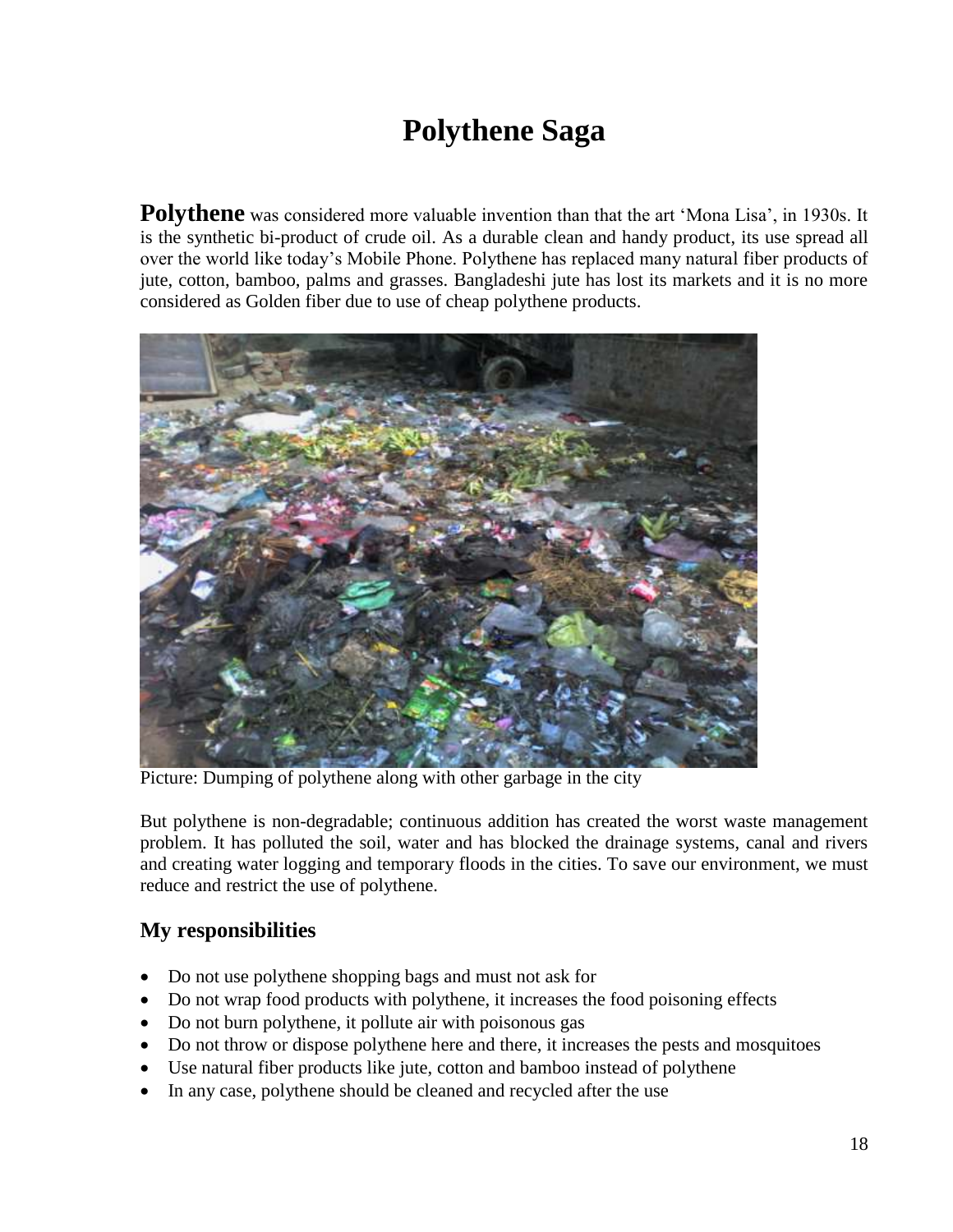### **Transports**

**Quick** and easy transportation is considered as the symbol for development. With the advancement of technology fast running motorized vehicles, fueled by depletable fossil fuels viz. coal, oil and gases are used. The numbers of transports are increasing and the consumption of fossil fuels has also been increased. The burning of fossil fuels has increased the CO2 level and causing greenhouse gas effect, the global warming. According to IPCC statistics (AR4 of 2007) the green house gas emission increased by 120% during the period 1970 to 2004 from combusted transport fuels only.

Smoke emitted from the transports reducing the sunlight intensity, polluting air with poisonous gases like carbon-monoxide, hydrogen sulfide, lead and dusts etc and air quality is deteriorating causing bronchial diseases like asthma, bronchitis and tuberculosis etc.

Transports are also adding sound pollution, especially, from engines and horns affecting nervous system and causing neural diseases, hearing and heart disease. Sound pollution is a silent killer. Heavy track traffic during peak office and working hours kills valuable time and the passengers and the drivers pass the time with agony and displeasure and loss of working hours.

Track traffic is really a great problem of this densely populated city, Dhaka. We should know the cost of such transport problem. With simple calculation one hour traffic jam for 200,000 nos. transports with 2 million passengers a day, the total loss stands at:

| Man hour loss: | 2,000,000 hours                              |  |  |
|----------------|----------------------------------------------|--|--|
|                | $= 250,000$ Man-days                         |  |  |
|                | $=$ BDT 5,000,000.00                         |  |  |
|                | $=$ USD 735,000.00                           |  |  |
| Fuel cost:     | 200,000 Liters X BDT 50.00                   |  |  |
|                | $=$ BDT 1,000,000.00                         |  |  |
|                | $=$ One day's food for 100,000 hungry people |  |  |

To mitigate the multifaceted transport problems

- Walk to work, or use bicycle keep the body healthy and support reducing CO<sub>2</sub> and other pollutants from the transports
- Do not use personal/private cars, motorized light vehicles, auto rickshaws during peak and rush hours especially during office or schooling times.
- Prefer bus or train in the city roads and highways
- Do not cross the permitted speed limit during driving
- Never use hydraulic horns and avoid frequent horns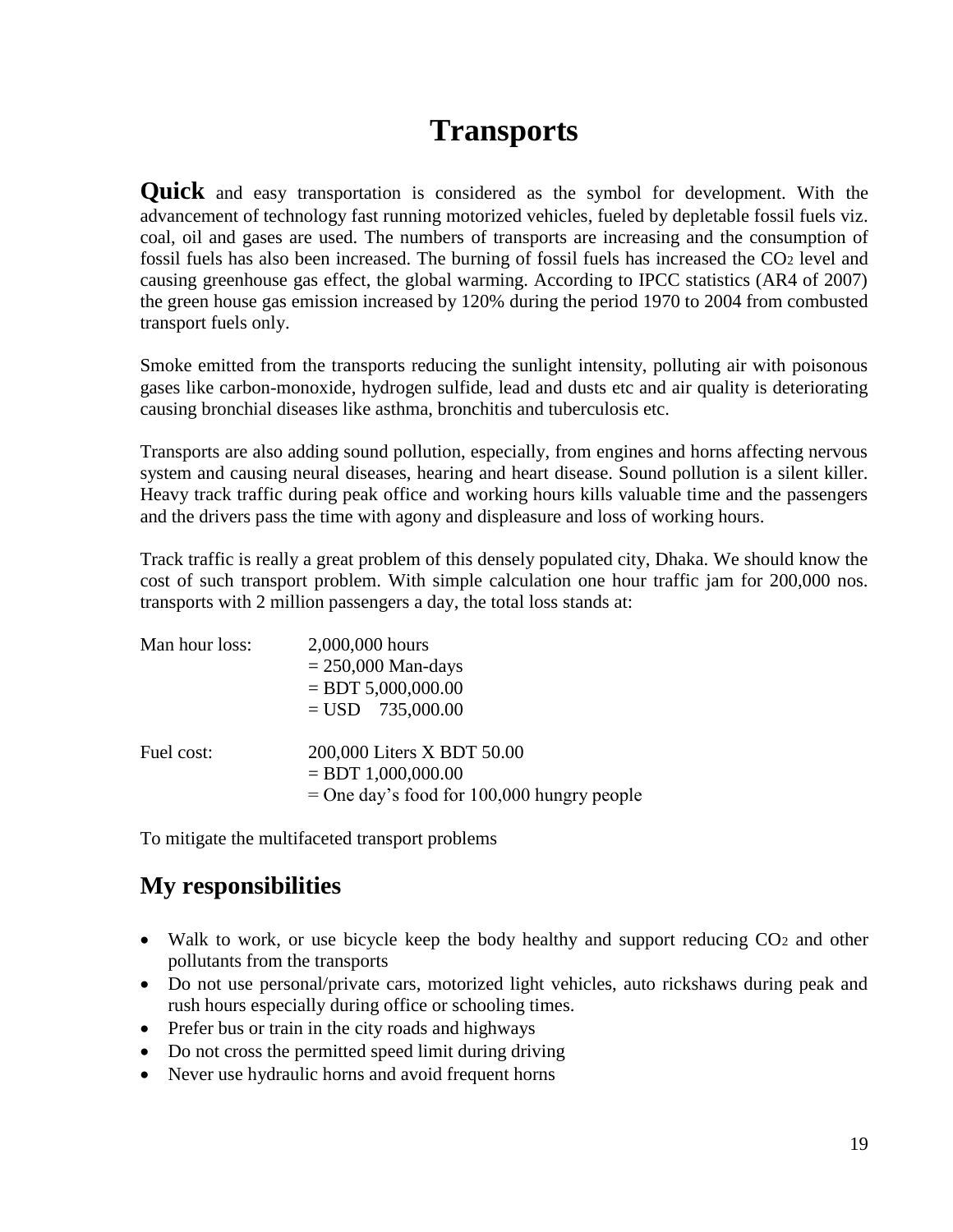- Always maintain the speed lines and never cross solid lines where you are barred from crossing the lines
- Follow the traffic symbols and respect the traffic signals.
- Buses should follow the bus lane and never stop the bus other than the bus stop for getting down and taking passengers
- Do not compete driving on the city roads and highways.

### **Biodiversity**

All plants and animals are the members of living cycles. Plants are the ultimate source of food. They trap solar energy by their chloroplasts and prepare carbohydrates using  $CO<sub>2</sub>$  and water through the process photosynthesis, which we can not do but plants can. Do not say a plant as a weed but say biomass. They are helping living system through many cycles. All animals and plants and microbes are the part of living system and maintaining food chain. The relation may be symbiotic, antagonism, commensalisms, host and parasite, pest and predator, hunter and hunted and dominant or suppressed etc.

Look at the spider net carefully how they are nicely woven, see a butter fly how beautiful are their wings, look at an orchid nice it is, beehives and nests of the weaving birds how artfully are made. Did you ever think how the bats and cocks correctly maintain the time clock? Think of a forest, millions of trees, shrubs, herbs and creepers are growing luxuriantly, is there anybody watering them? Are they suffering from drought and water logging? But they are giving shelter and foods to hundreds of thousands of birds, animals, reptiles, insects and many more. All together are maintaining cycles living with the non livings and we of course need their presence. We must respect their right of existence.

- Plant a tree or sow some seeds every month of the year whether in your garden, a window box or down your street
- Nurse a plant, love a plant, feel and enjoy nursing
- Feed your pets and do not be cruel to wild animals but save them and their habitats
- Do not use chemical pesticides and herbicides to eradicate pests and weeds
- Adopt physical and biological methods for suppressing them
- Collect and propagate rare and endangered plants and animals
- Do not disturb the landscape but preserve habitats
- Grow right plant at right habitat i.e. shade-loving plants in the shade, sun-loving ones in the sun and partial shade loving in the partially shaded place
- Maintain safe distances from the structures, roads and bridges and transmission line etc. during plantation of trees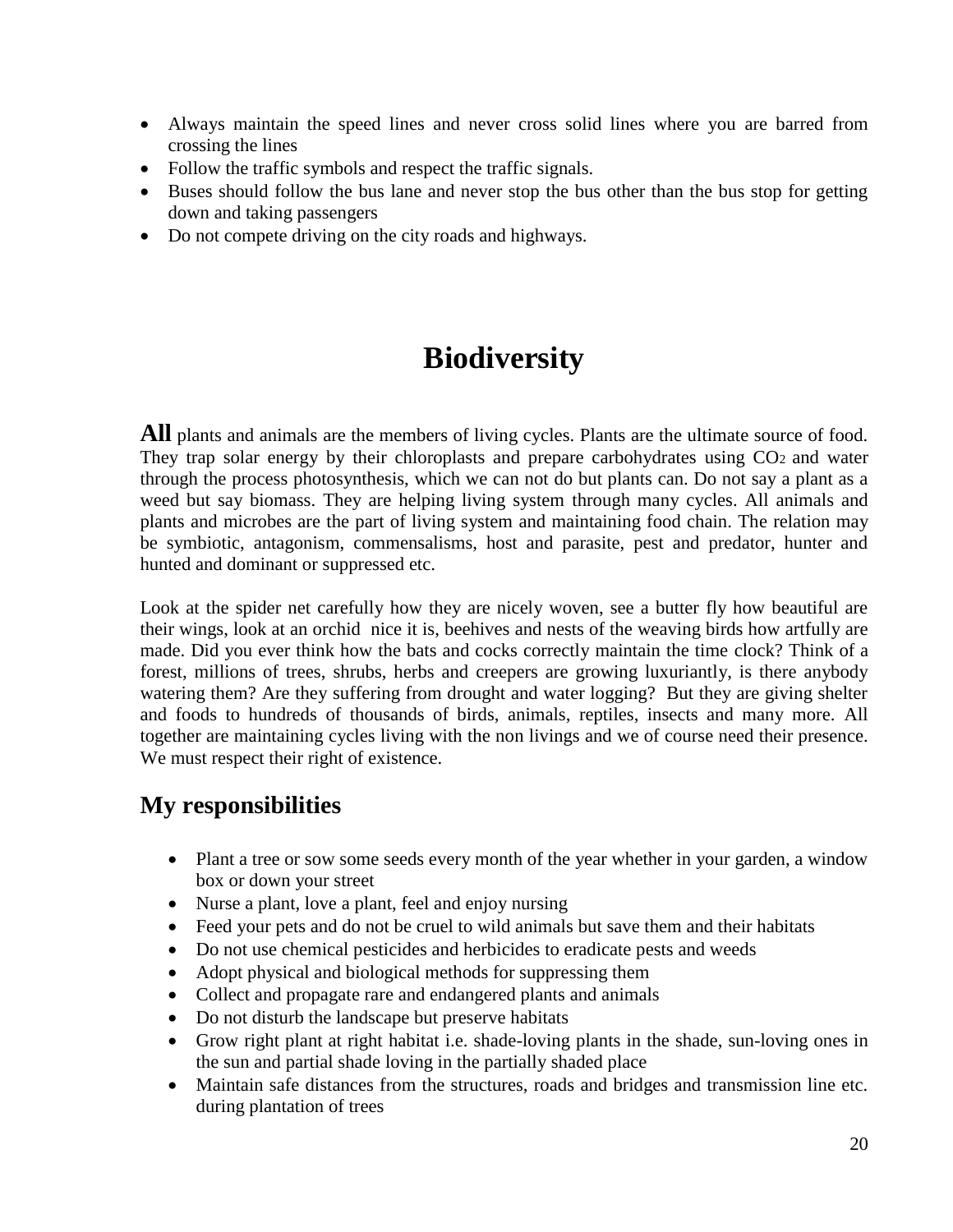- Grow more multipurpose indigenous tree crops like jackfruits, mango, black berry, coconut, Palmyra palm, Bohera (*Terminalia belerica*), Amloki (*Phyllanthus embelica*) Horitoki (*T chebula*), Deowa (*Artocarpus lacucha*) , Kao (*Garcinia cowa*), drumstick (*Moringa oleifera*) and bamboos.
- Do not plant pollination hazardous plants e.g. Teak, Champak, Acacia (Akashmoni) and Barala etc. in the homesteads of rural and urban areas. They can cause serious skin and respiratory diseases like allergies, itching, asthma, bronchitis and lung cancer etc.

### **Food Security**

**Food** is the primary need of human being. Bangladesh is a poverty prone country. More than 37% people are underfed. Thousands of hungry people are gathering in the cities for work and food every year. But from where the food are coming, of course, from the rural farmlands. High inputs dependent technology driven production systems increased dependency of trade-based seeds, chemical fertilizers and pesticides, electricity and irrigation. People have lost their intense cultural practices and thus limiting the opportunity of growing foods for their own.

Although Bangladesh has a very low per capita land ownership, still the land is underutilized and less productive than the neighboring countries, due to lack of knowledge and appropriate technology. Crazy and trade-based short-term benefited crops and techniques have squeezed the efficiency and fertility of farmers and soils respectively. Huge lands remain uncultivated and loosing fertility and productivity due to paucity of appropriate knowledge-based practices and manpower. On the other hand many seasonal crops: cereals, tubers, fruits and vegetables do not get proper price by the farmers even they are not getting back their production cost. Many of the foods and vegetables get deteriorated during the harvesting season. Moreover, high inputs dependent cropping often suffer from many crises e.g. electricity for irrigation, fertilizers and pesticides, and floods and droughts. Not only this, after one or two crops the soil loss its fertility and texture.

To secure food for everybody we need to think deeply. We must be sympathetic to the hungry people.

- Eat local, seasonal and organic food and food products
- Avoid buying of imported fruits when seasonal fruits are available especially the summer fruits namely mango, guava, banana, jackfruit, black berry, sapodita and pine apple etc.
- Only jackfruit can secure one month's food of 160 million people of Bangladesh
- Avoid chemically ripen fruits
- Avoid harmful chemical-preserved food staffs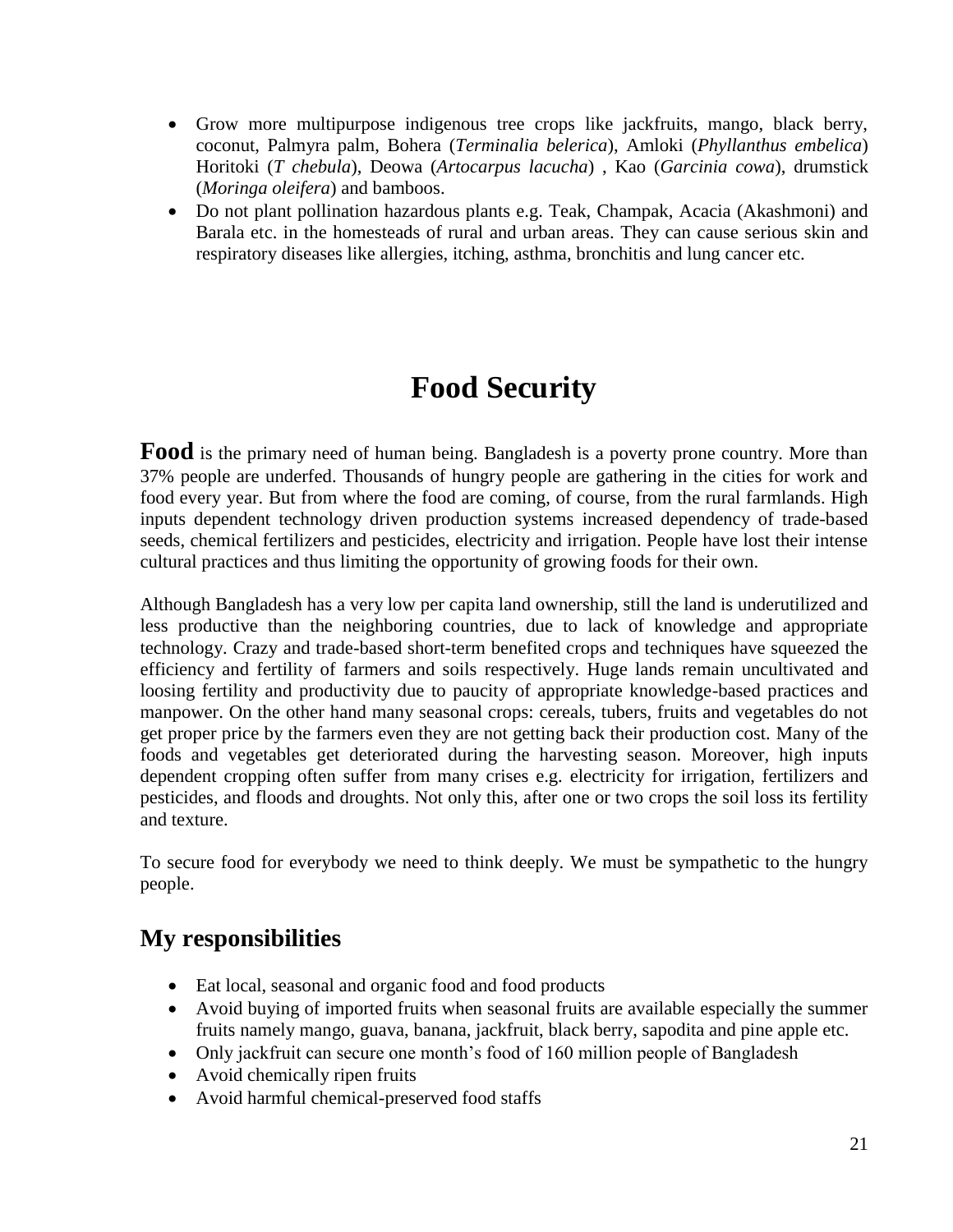- Grow fruits, spices and vegetables instead of decorative plants or a grass lawn
- Avoid rich food, high fats, flesh protein and narcotics
- Nurse your plants and get extra pleasure from your homegrown foodstuffs.
- Always avoid many recipes but think for the underfed or hungry people and malnourished children and mothers
- Do not waste food but feed some one if you can
- Raise voice for the benefit of the marginal farmers, who are the backbone of the rural infrastructures and pillars of food security
- Discourage short-term benefited and high inputs dependent technology
- Be sympathetic to your poor neighbors, helping hands, passers by and disables
- Remember that food is a habit; try to maintain lower limit that you need, eat for survival but not survive for eating
- Bring more species and varieties of different adaptations under cropping culture
- Grow more coconut in the costal and low lying areas; coconut will only be safe drink for tomorrow.

### **Structural Buildings, Bridges and Transmission Lines**

Structural materials e.g. Timber and Bamboos, Earth, Stones, Metals, Bricks and Concretes, Plastics and Polyvinyl etc. are used for Construction. Utilization of these materials depends on the availability, durability, strength and aesthetic beauty. Necessary protective and safety measures against their deterioration or damages are ensured by design, engineered construction, fastening, cementing and surface coatings and with proper maintenance.

The possible hazards are wind, hailstorms, rainfall, floods, snows, earthquake, fire, biological degradation and self-load etc. with the depletion of renewable natural resources; non-renewable resources are being used abundantly which is a great alarm for sustainability.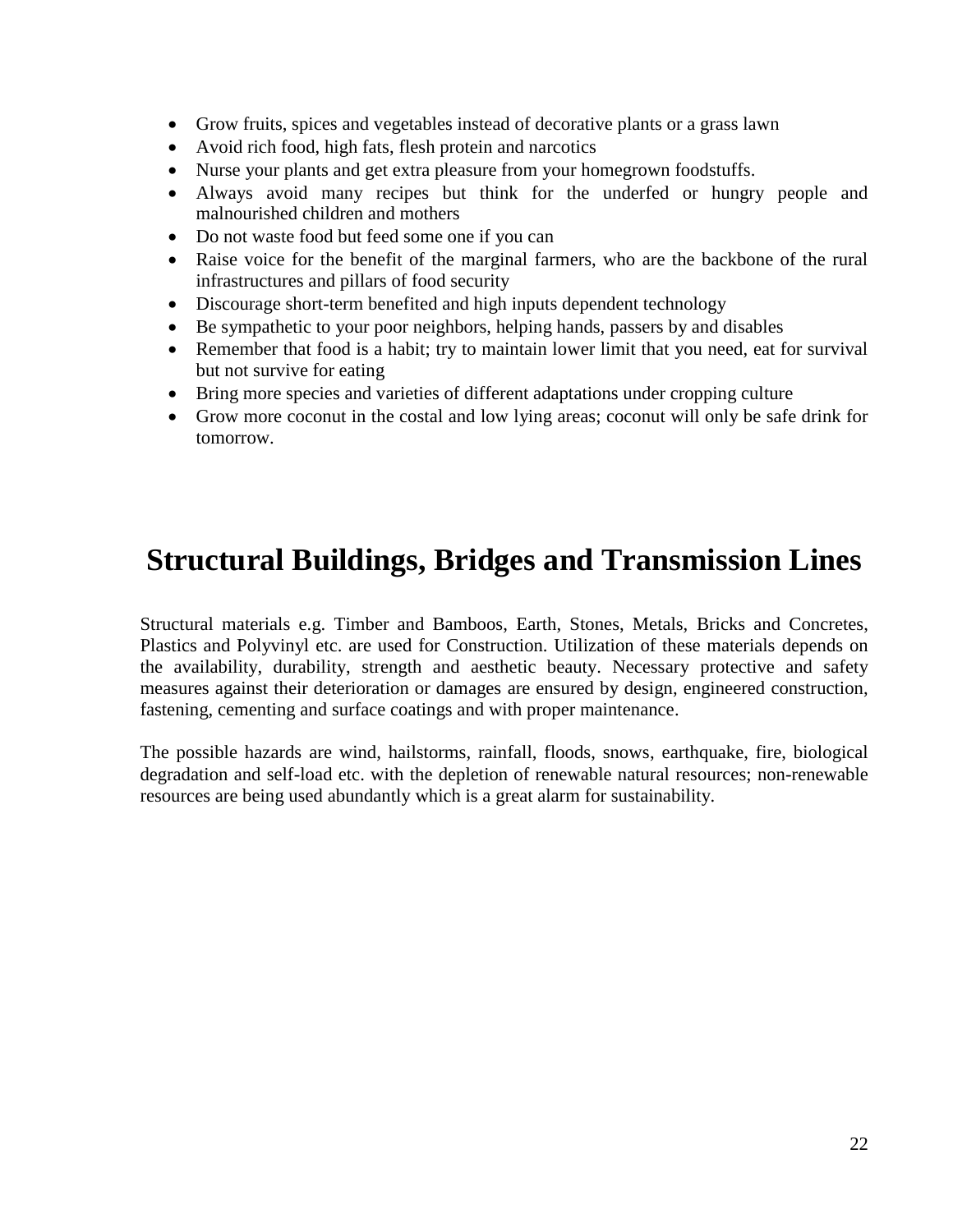

Picture: Unplanned urbanization without easy access and drainage system



Picture: A banyan tree, anchoring roots on the wall without surface coatings

For a sustainable society, every family should have a well-secured and durable home for shelter. For easy communication, roads and highways, rails, bridges, wharfs and transmission lines should be ensured. To ensure sustainable structures, we need to aware for implementation of sustainable practices.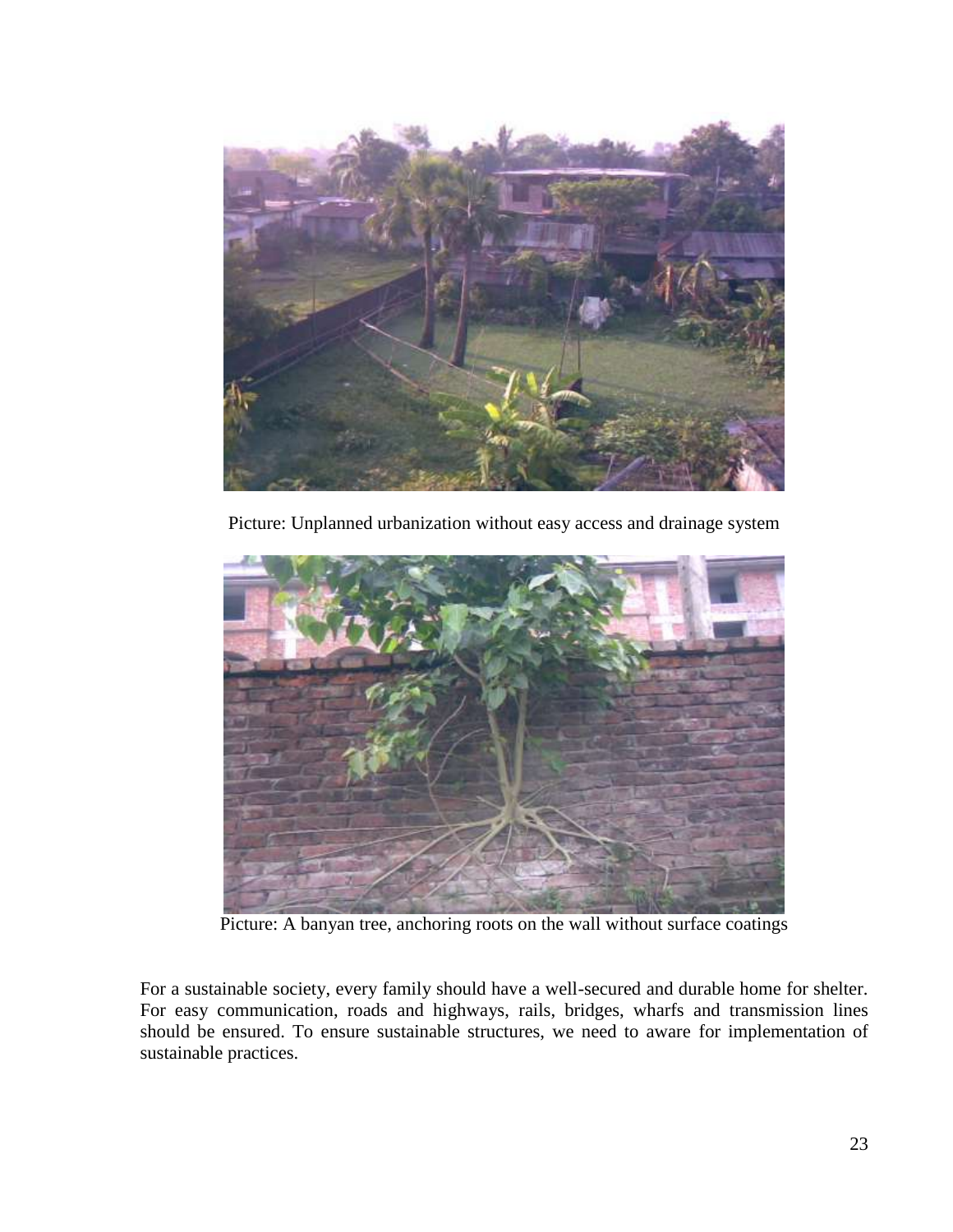#### **My responsibilities**

- To aware to implement the Code of Practices or National Standards of Constructions
- Renewable resources should get preference and their production should be synchronized
- Prefer safe preservative treated timber-framed structures; bamboo, palms nuts, canes, thatch and other fiber plants etc. are more comfortable, quick and easily regenerable, light, earth quake resistant and thus more sustainable.
- Safety measures: safe distances from the structures should be maintained during plantation of trees, erection of transmission lines and placement of utility services
- All houses should have access for emergency services like fire brigades and ambulances etc.
- Landscapes must not be disturbed i.e., natural undulation of the terrain viz. hills, catchments, lagoons, rivers and other water bodies must be protected
- All bridges across the floodplains must have required discharge facilities of excess water during heavy rainfall or upstream water
- All constructions must be protected by design, engineered construction, surface coatings and with maintenance
- All essential and routine cleaning and maintenance and necessary surface coatings should be applied to protect the structures

### **Seas and Oceans**

The Seas and Oceans are the ultimate resorts of water and waterborne organic and inorganic substances. The beauty of roaring and dancing waves of in the beaches cools and sooths our minds. The shadow of the blue sky reflects from the water surface attracts mind to have a deep bath

The Seas and Oceans are the ultimate resorts of water and waterborne organic and inorganic substances. The roaring and dancing waves, the shadow of the blue sky on clear water, rising and setting sun, the sparking of moon attract the minds of all. Therefore the beaches are the places of refreshment and tourism. Thousands of people from all corners of the world are visiting Cox's Bazaar, the longest sea beach of the world, everyday. Due to unplanned development of resort area after cutting the hills and establishment of shrimp hatcheries along the coast the beach is under a great threat from erosion. Moreover, disposal of wastes by the tourist and vendors has created pollution problem and is making the aquatic habitat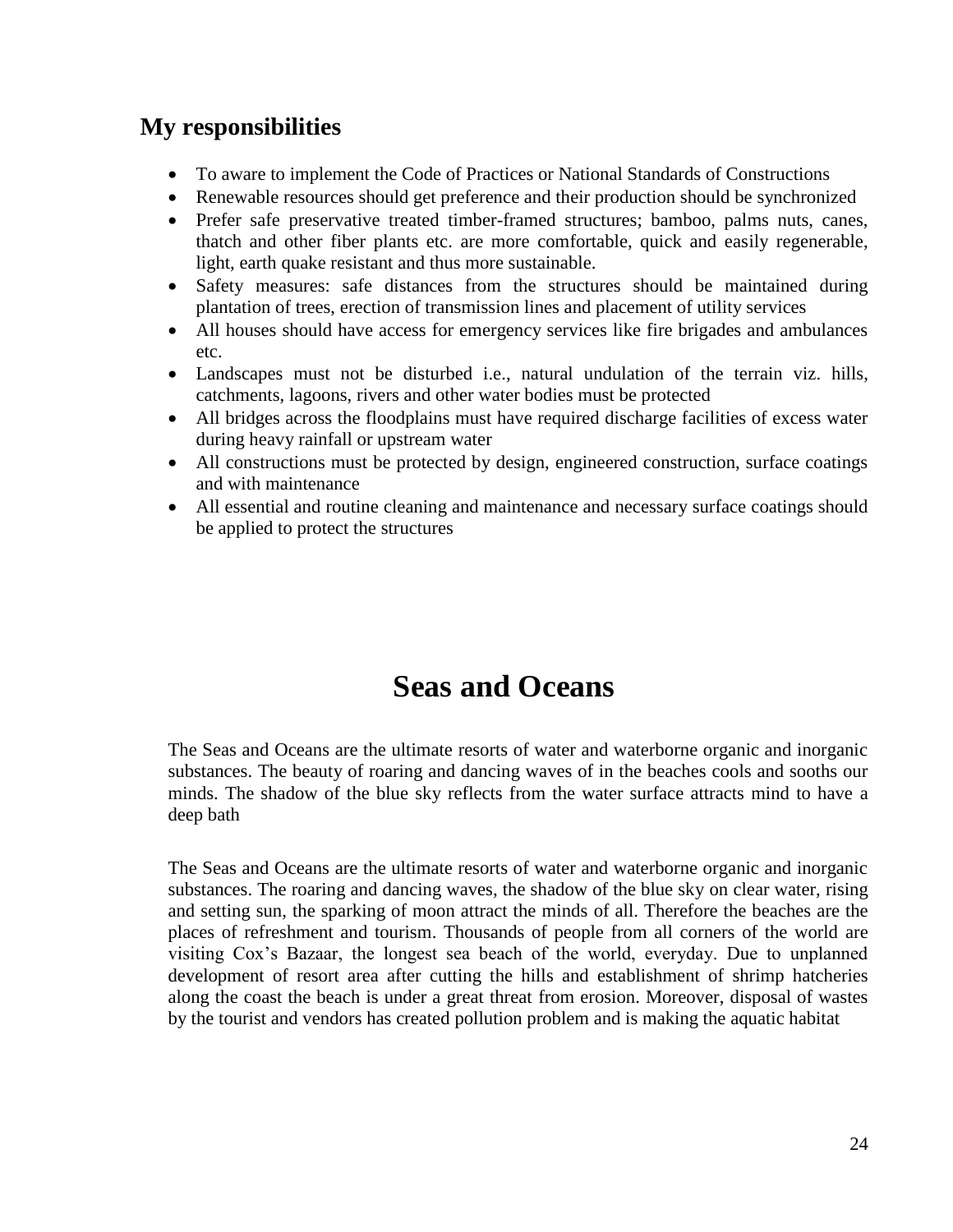

Picture: The Longest Sea Beach of the World, Cox's Bazaar



Picture: Save the Sea beach, Cox's Bazaar, the Wonder of the World Hill cutting and Shrimp Hatcheries eroding the beach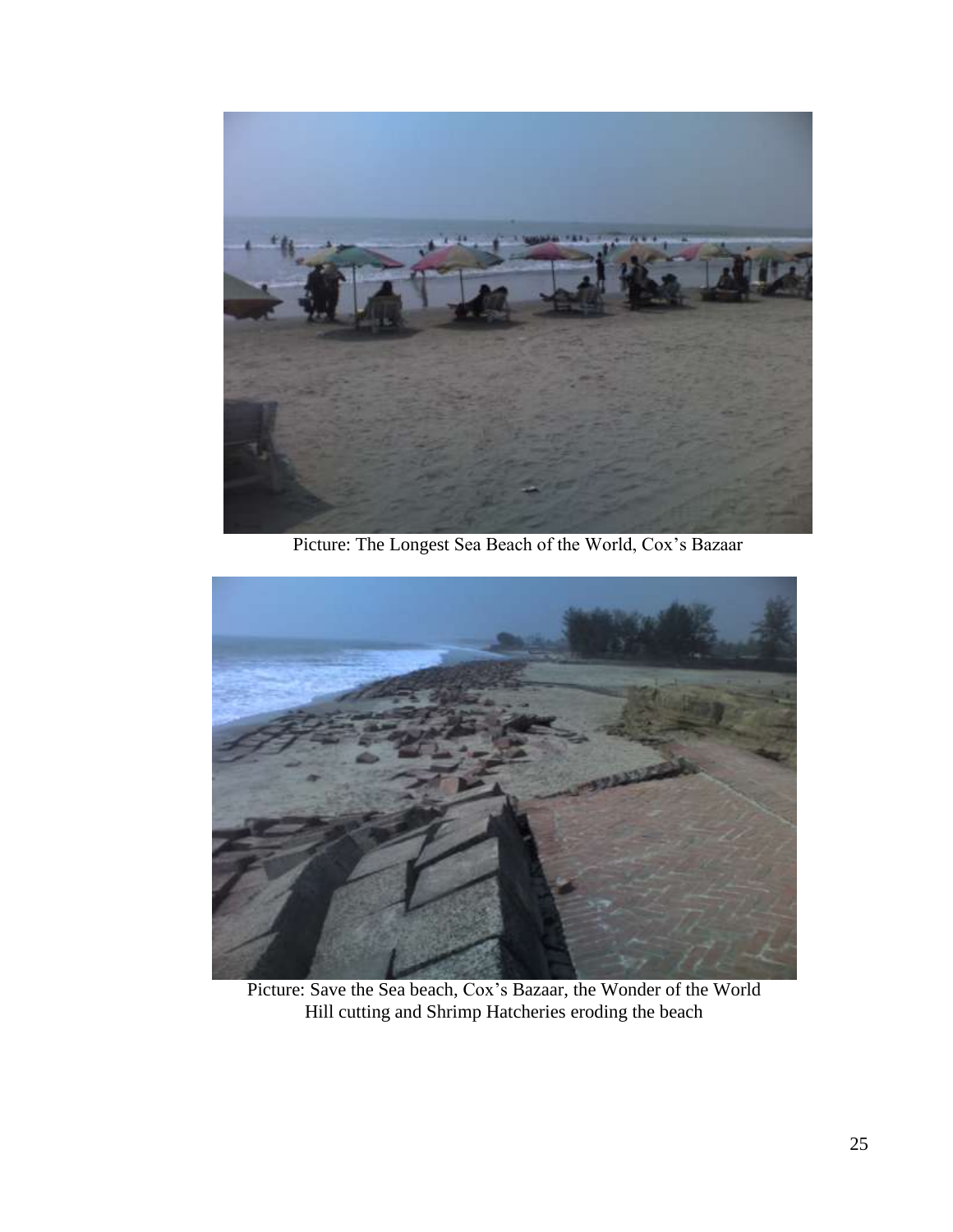

Picture: Wooden pilings and cement-concrete blocks to control sea beach erosion

- Keep the sea pollution free
- No spillage of oil or pollutants should be allowed into the sea
- Do not leave any plastic, polythene and other non-degradable substances in the beach
- Grow campaign against the industries causing harm to the sea and sea beach
- Grow campaign against development of chemical and/or poisonous affluent discharging industries along the coastline.
- Raise voice against hill cutting and any change of terrain along the beach
- Do not allow dumping of poisonous substances into the sea
- Make aware the agricultural estates, plantations and industries of the upstream not to use pesticides indiscriminately.
- Do not disturb the aquatic animals during the swarming and egg laying period especially in the estuaries and down streams